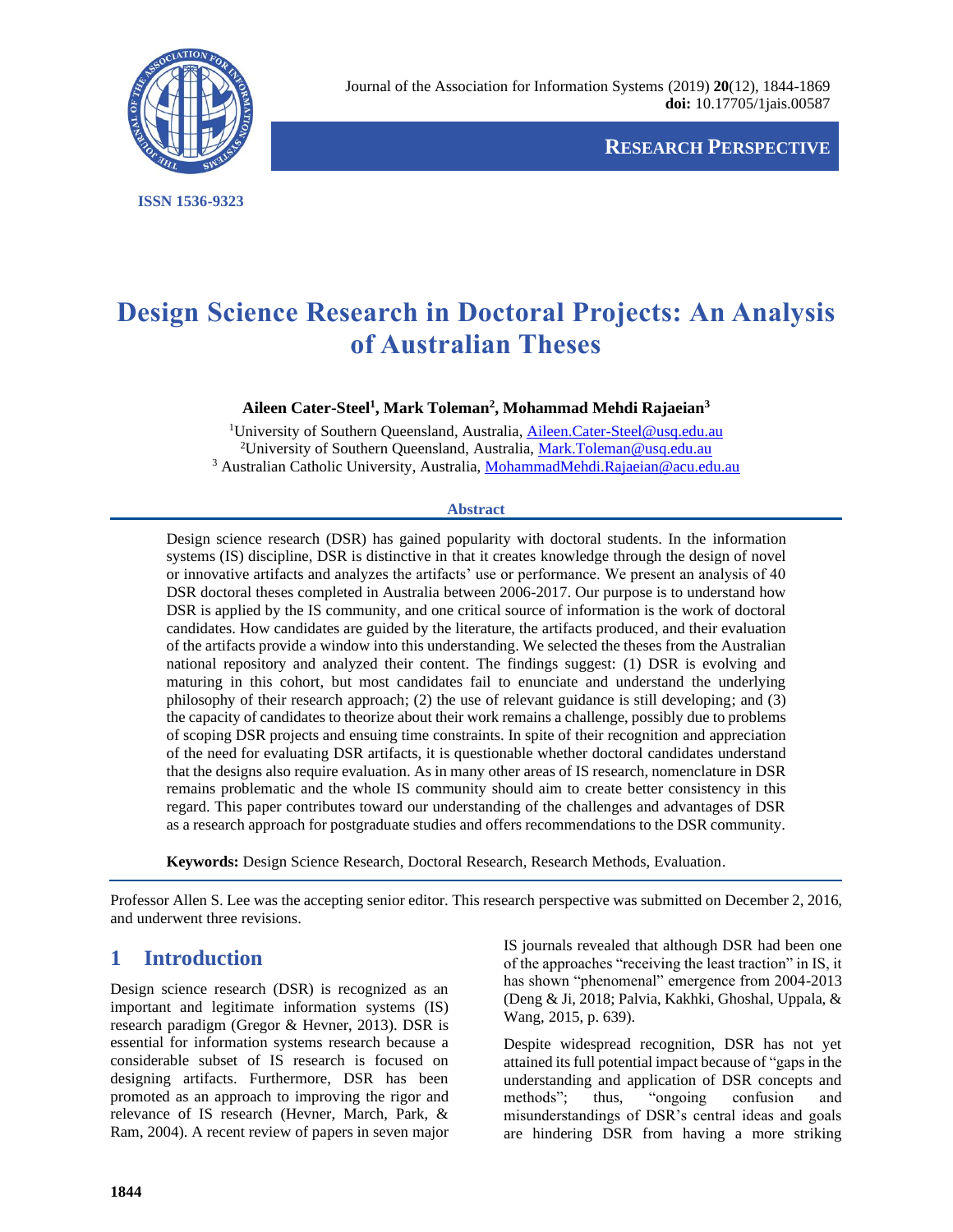influence on the IS field" (Gregor & Hevner, 2013, pp. 337-338).

Following a general trend in recognition and acceptance of DSR in the IS field, the adoption of a DSR approach in postgraduate studies has become more acceptable (Kotzé, van der Merwe, & Gerber, 2015). However, concerns have been raised that DSR may not be an attractive paradigm for junior researchers (Österle et al., 2011) and that junior researchers might be advised to avoid DSR if it requires theory development and testing, rigorous artifact design, demonstration and evaluation (Peffers, Tuunanen, & Niehaves, 2018). One possible reason for students' reluctance to use DSR may be the time limitation since "a significant DSR program typically encompasses many researchers over several years" (Gregor & Hevner, 2013, p. 339).

Students are important clients for the IS discipline because their tuition and fees directly contribute resources to the discipline, and in return, they should be provided with the knowledge and expertise needed to acquire gainful employment in the industry (Gill & Bhattacherjee, 2009). In addition, some doctoral students will become the future generation of academics; thus, the quality and rigor of doctoral education is essential for the future of this discipline.

While the IS community is increasingly international, different regions might display different research approaches and interests (Stein, Galliers, & Whitley, 2016). For instance, in spite of the limited number of DSR studies in top IS journals (Palvia et al., 2015), an analysis of 10 years of publications in the European Conference on Information Systems (ECIS) showed that DSR has increased its share among research methods from just over 10% in 2003 to 25% in 2012 (Stein et al., 2016).

Although various researchers have analyzed the publication of DSR journal papers (Amrollahi, Ghapanchi, & Talaei-Khoei, 2014; Arnott & Pervan, 2012, 2014; Deng & Ji, 2018; Leukel, Mueller, & Sugumaran, 2014) and conference papers (Indulska & Recker, 2008), to date little attention has been paid to the work undertaken by doctoral candidates. In other words, despite more than a decade since the publication of the seminal paper by Hevner et al. (2004) that resulted in a significant growth in DSR popularity among IS researchers, the experience of doctoral students who have adopted DSR is still not well documented (Kotzé et al., 2015) and the feedback for improvement of DSR theory and DSR guidelines is lacking. To address this gap, we seek to answer the following research questions:

**RQ1:** What DSR literature is cited by Australian doctoral candidates and how is guidance from the literature applied?

#### **RQ2:** What are the outputs of Australian doctoral DSR theses?

The objective of this paper is to report on the state of DSR within Australian higher education, specifically in the context of doctoral student research. To achieve this objective, we undertake a comprehensive document analysis of DSR doctoral theses and apply content analysis to extract key characteristics.

Australian IS researchers have shown significant interest in DSR. According to research conducted by Indulska and Recker (2008), Australia was the third contributor (after USA and Germany) to global DSR in five top AIS-sponsored IS conferences, namely ACIS, AMCIS, ECIS, ICIS and, PACIS, from 2005-2007. Thus, in spite of the delimitation of our study to Australian doctoral DSR theses, the findings offer insights for the wider IS research community. In addition, our work provides a basis for future studies comparing the use of DSR in different geographical locations.

This paper is divided into six sections. In the next section, we summarize prior research on the review and assessment of DSR publications (papers and theses) and synthesize DSR reference literature in order to establish a basis to analyze DSR theses and identify their key characteristics. This is followed by a description of the approach we took to analyze Australian doctoral theses. In Section 4, we present the results of the analysis. Finally, in the discussion section, we answer the research questions and raise key issues, following this with recommendations for doctoral candidates and their supervisors. The conclusion provides a summary, limitations of our research, and an agenda for future work.

# **2 Theoretical Background**

## **2.1 Prior Reviews of DSR Papers**

A number of studies have reviewed published papers that used the DSR approach and have assessed their rigor and relevance. In a review of 14 top-ranking journals, Amrollahi et al. (2014) found that more than half the DSR papers reported empirical studies that focused on artifact development aimed to solve soft business problems (e.g., making IT investment decisions), technology problems (e.g., algorithms) and system development problems. Indulska and Recker (2008) reviewed 83 papers published in five top AISsponsored IS conferences in the years 2005-2007 and identified process modeling and knowledge and information management as the most prevalent areas of study. Their study revealed that the way DSR was conducted did not fully align with Hevner et al.'s (2004) guidelines and they called for further guidance on DSR. A review by Leukel et al. (2014) of publications authored by Business & Information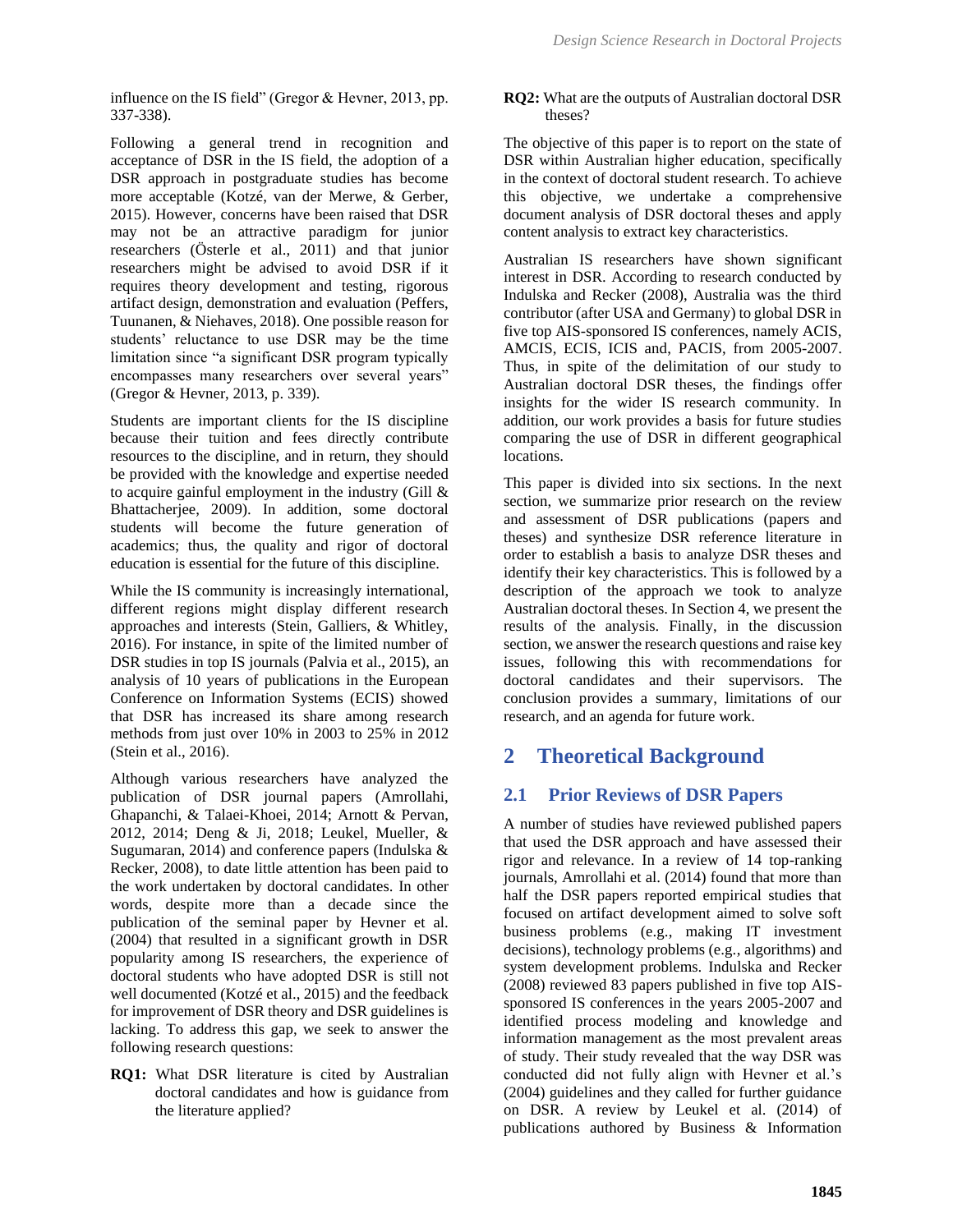Systems Engineering (BISE) researchers in Germanspeaking countries found a tendency for DSR to focus on managerial problems, particularly strategic decision-making at the organizational level.

Adoption of DSR in decision support system (DSS) research has been increasing over the past decade (Arnott & Pervan, 2014). Arnott and Pervan (2012) employed Hevner et al.'s (2004) seven guidelines to assess the use of DSR in DSS research. Their assessment of 362 DSS design-science research papers published between 1990-2005 in 14 journals revealed major issues in the DSR-based DSS literature, i.e., research design, evaluation, relevance, strategic focus, and theorizing. The distribution of the developed artifacts was construct 0.5%, model 7.1%, method 26%, and instantiation 66.4%. However, Arnott and Pervan (2012) argued that the reported instantiations may embody a construct, model, or method. Due to the lack of guidance on how to assess or categorize relevance in Hevner et al.'s (2004) guidelines, Arnott and Pervan (2012) assessed the relevance of their sample papers using Anthony's (1965) categorization of management activities: strategic, operational, and tactical. They concluded that only 10.5% of the papers had a strategic focus. They also found that "only a surprisingly small 2.4% of DSS design-science projects have made contributions to the theory focused areas of design foundations and methodologies" (Arnott & Pervan, 2012, p. 941).

These reviews of published DSR papers have raised concerns related to the rigor of DSR studies and they called for further work on theoretical and methodological underpinnings: for example, DSR theoretical foundations of artifacts have not been wellarticulated, use of terminology is inconsistent, and there is poor conformance to DSR guidelines for artifact types and evaluation (Arnott & Pervan, 2012; Indulska & Recker, 2008; Leukel et al., 2014).

## **2.2 Prior Reviews of DSR in Doctoral Studies**

We found only two studies, both of limited scope, that investigated the use of DSR in doctoral studies. Kotzé et al. (2015) used a questionnaire survey to investigate the use of DSR by nine IS doctoral students in South Africa. Their study focused on the topics of the theses, the artifacts produced, the research designs followed, the motivation for selecting DSR and the students' experience in using DSR. The developed artifacts were reported as one construct, three methods, seven frameworks, and one instantiation. Kotzé et al. (2015)

found Hevner et al.'s (2004) four-type taxonomy of artifacts to be limited in terms of artifact categorization, and thus added the *framework* type. Kotzé et al. (2015) also identified the cyclical nature and the relevance aspects when developing artifacts as the strengths of DSR theses, but found the philosophical underpinnings to be weak.

In the second study, Venter, de la Harpe, Ponelis, and Renaud (2015) presented the findings from their assessment of two theses that used DSR (one master's thesis in information systems and one doctoral thesis in computer science) conducted at two South African institutions. The most notable difference between the two approaches used by the two students was that the IS student used DSR to focus on his thesis layout whereas the computer science student applied DSR specifically for the construction/design of an algorithm and also used the research design to communicate the experimentation process to the reader. Venter et al. (2015) echoed Winter's (2008) call for a consistent DSR approach and the need for DSR guidelines that support students and supervisors.

## **2.3 Elements of Design Science Research**

While many scholars over the past decades have contributed to design science research in information systems, it was the paper by Hevner et al. (2004) that gave momentum to DSR in IS, and some scholars recognize it as a "de facto standard for the conduct and evaluation of design science research" (Venable, 2010, p. 109). In contrasting the two main paradigms used in information systems research, Hevner et al. (2004) explained that design science "seeks to extend the boundaries of human and organizational capabilities by creating new and innovative artifacts," while behavioral science "seeks to develop and verify theories that explain or predict human or organizational behavior." The information systems research (ISR) framework (Hevner et al. 2004) shown in Figure 1 illustrates the main building blocks of DSR and can be used as an overarching framework to conduct DSR or to identify essential characteristics of DSR studies (e.g., Leukel et al., 2014).

In the next sections we draw on DSR to elaborate on the three elements that comprise the ISR framework: environment (people, organizations, and technology); knowledge base (foundations and methodologies); and IS research (develop/build, justify/evaluate).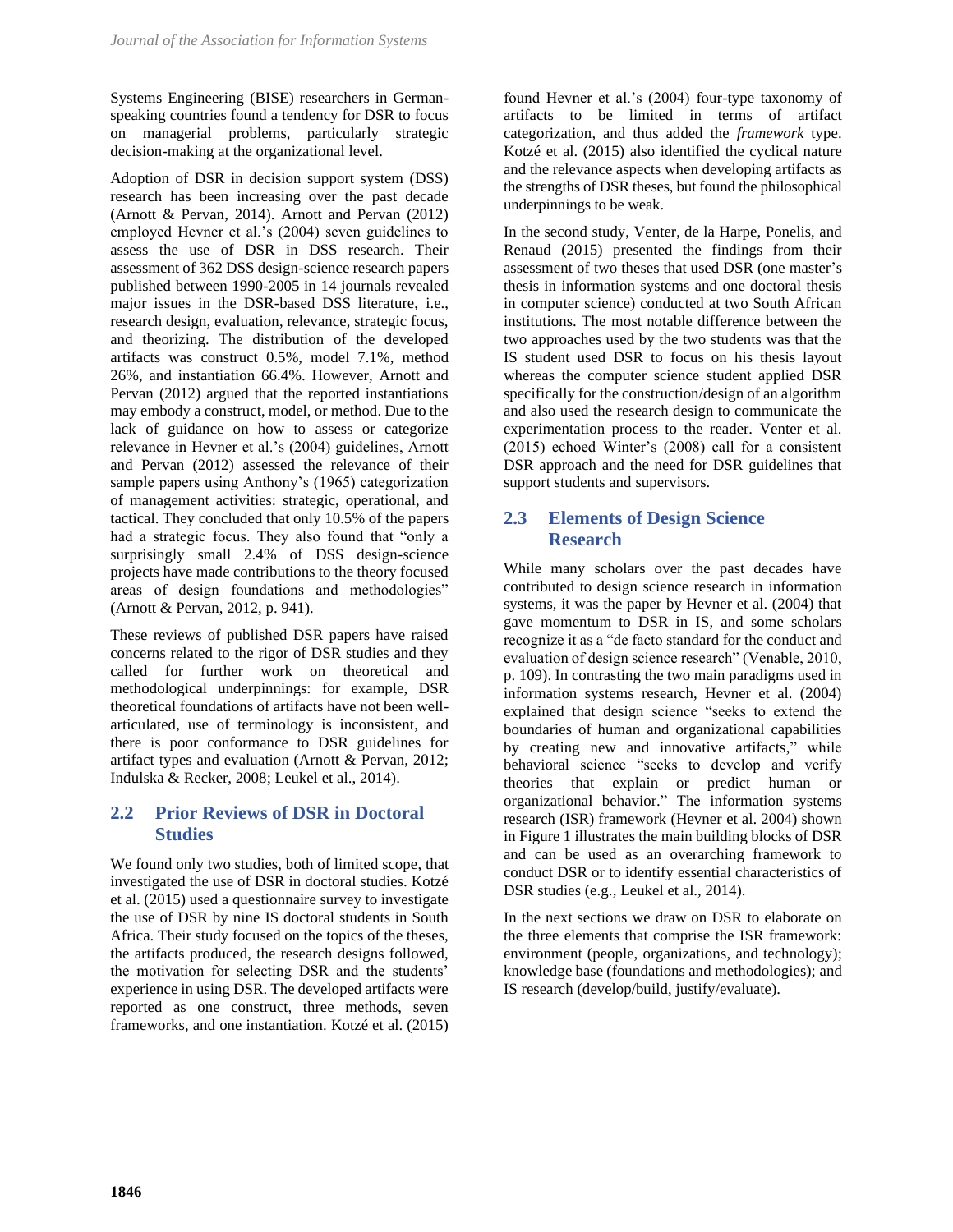

**Figure 1. Information Systems Research Framework (Hevner et al., 2004)**

#### **2.3.1 Environment: People, Organizations, and Technology**

The environment defines the problem space within which the phenomena of interest exist (Hevner et al., 2004; Simon, 1996). The objective of DSR is to develop technology-based solutions to important and relevant business problems (Hevner et al., 2004). Understanding the environment in which the artifact operates is essential in DSR because artifact performance is related to that environment. Limited understanding of that environment can result in "inappropriately designed artifacts or artifacts that result in undesirable side-effects" (March & Smith, 1995, p. 254).

As highlighted by Hevner et al. (2004), IS research is both an organizational and a technical discipline that is concerned with the analysis, construction, deployment, use, evaluation, evolution, and management of information systems artifacts in organizational settings (Madnick, 1992; Orlikowski & Barley, 2001). Nevertheless, Hevner et al.'s definition of IT artifact does not consider nontechnical artifacts as legitimate artifacts in IS research. Hevner et al. (2004) wrote: "we do not include people or elements of organizations in our definition nor do we explicitly include the process by which such artifacts evolve over time" (p.82). Rather than purely technical artifacts, Alter's (2013) "work system theory" advocates a sociotechnical view of artifacts within IS. Orlikowski and Iacono (2001) also advocated the relevance of sociotechnical artifacts

to IS; however, they argued for an *ensemble* view of artifacts in which the IT artifact is present and the focus is on the dynamic interaction between people and technology. Orlikowski and Iacono (2001) identified the absence of IT artifacts (i.e., the technical artifacts) in IS research and artifacts that rely solely on "blackboxed [IT artifacts], abstracted from social life, or reduced to surrogate measures" (p. 130) as important challenges for the IS discipline.

#### **2.3.2 Knowledge Base: Foundations and Methodologies**

The knowledge base is comprised of foundations and methodologies. Foundational theories are derived from prior research and result from reference disciplines, frameworks, instruments, constructs, models, methods, and instantiations used in the develop/build phase of a DSR study.

Theories from natural or social science, called *kernel theories* by Walls, Widmeyer, and El Sawy (1992) and *justificatory knowledge* by Gregor and Jones (2007), govern the *design requirements* and the *design process.* Such knowledge is used to articulate design principles to "define the structure, organization, and functioning of the design product or design method" (Gregor & Jones, 2007, p. 325).

IS scholars stress the difference between professional design and design science research and have argued that DSR "should produce important and interesting contributions to both IS theory and practice" (Arnott &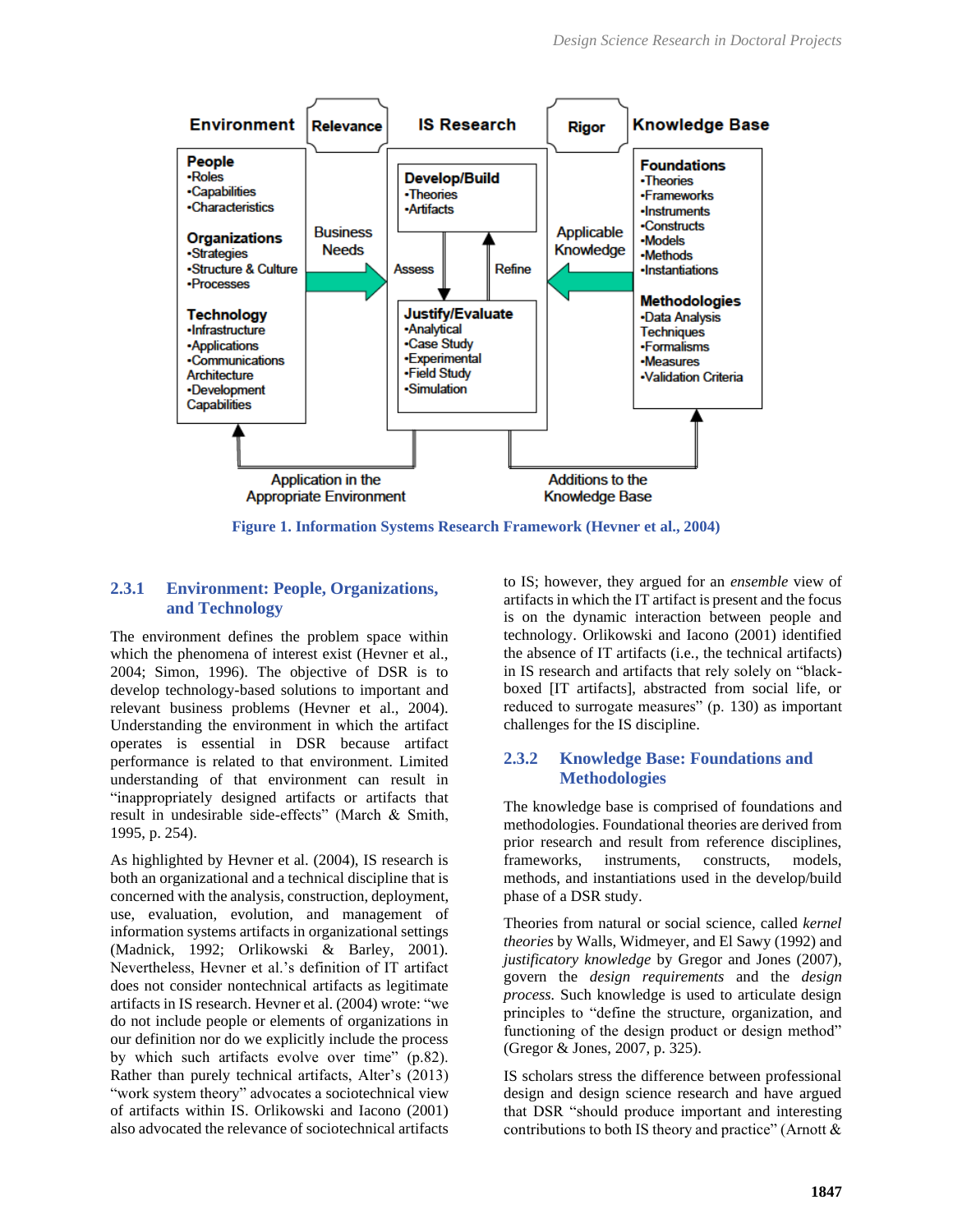Pervan, 2012, p. 924). Similarly, Hevner et al. (2004) argued that this contribution to an existing body of knowledge is what separates design science research from design practice. Different opinions have emerged among DSR scholars with regard to the emphasis on design theory as a product of DSR. Gregor and Hevner (2013) identified a *design-theory camp* (e.g., Gregor & Jones, 2007; Walls et al., 1992; Walls, Widmeyer, & El Sawy, 2004), and a *pragmatic-design camp* (e.g., Hevner et al., 2004; March & Smith, 1995) with the two camps placing comparatively more emphasis on design theory or artifacts, respectively, as research contributions. Further, Gregor and Hevner (2013) suggest a complementary approach that acknowledges different forms of contributions as acceptable theoretical contributions of DSR. These contributions can range from "strong theory," to "partial theory, incomplete theory, or even some particularly interesting and perhaps surprising empirical generalization in the form of a new design artifact" (p. 339).

Methodologies provide guidelines used in the justify/evaluate phase (Hevner et al., 2004). In terms of research philosophy, Iivari (2007) applied the notions of ontology, epistemology, methodology, and ethics to DSR. He expressed the need for constructive research methods in DSR. Different opinions have been presented on how to categorize DSR. For example, DSR has been viewed as a *paradigm* by some researchers (e.g., Gregor & Jones, 2007; Hevner, 2007; Hevner et al., 2004; Iivari, 2007) and a *methodology* by others (e.g., Palvia et al., 2015). Consistent with leading DSR scholars, we hold the view that DSR is a paradigm and that the performance of DSR is supported by various methodologies such as DSR in Information Systems (e.g., Baskerville, Pries-Heje, & Venable, 2009; Kuechler & Vaishnavi, 2008; Peffers, Tuunanen, Rothenberger, & Chatterjee, 2007).

#### **2.3.3 IS Research: Develop/Build and Justify/Evaluate**

To guide the process of development and evaluation of artifacts and (design) theories, several guidelines have been suggested. Among them, the seven guidelines presented in Hevner et al. (2004) have received broad attention: (1) design as an artifact, (2) problem relevance, (3) design evaluation, (4) research contributions, (5) research rigor, (6) design as a search, and (7) communication of design-science research.

Four types of artifacts were proposed by March and Smith (1995): construct (a conceptualization used to describe problems within the domain and to specify their solutions), model (a set of propositions or statements expressing relationships among constructs), method (a set of steps used to perform a task), and instantiation (the realization of an artifact in its environment which operationalizes constructs,

models, and methods). More recently, theorizing has been seen as an important DSR output (Gregor & Jones, 2007) and *theory* has been included as a possible DSR artifact (Winter, 2008). Peffers, Rothenberger, Tuunanen, and Vaezi (2012) developed a taxonomy of artifact types by reviewing 148 design science papers in information systems and computer science. Their taxonomy includes *framework* (described as metamodel) and *algorithm,* in addition to the four artifact types proposed by March and Smith (1995), whereas Gregor (2006) considers frameworks as a type of theory.

The analysis of DSR papers in IS journals by Amrollahi et al. (2014) found the most frequently reported artifact type was method (49%), followed by model (24%), IT artifact (15%), and, finally, theory (12%). This distribution is reasonably consistent with the findings from the review of BISE journals and conferences conducted by Leukel et al. (2014): method (59%), model (25%), instantiation (10%), and construct (6%).

Hevner et al. (2004) provided a taxonomy of evaluation methods for DSR. Their taxonomy classifies 12 evaluation methods under five categories: observational (case study, field study); analytical (static analysis, architecture analysis, optimization, dynamic testing); experimental (controlled experiment, simulation); testing (functional, structural); and descriptive (informed argument, scenarios).

The DSR Evaluation Method Selection Framework (Venable, Pries-Heje, & Baskerville, 2012) provides another perspective on the evaluation methods. The framework provides classification of evaluation methods along two dimensions. The first dimension considers the timing of conducting evaluation. Evaluation prior to artifact construction is called *ex ante* or *formative* evaluation and evaluation after artifact construction is named *ex post* or *summative*  evaluation. The second dimension classifies the evaluation methods as naturalistic (e.g., field setting) versus artificial (e.g., laboratory setting). Recently, Venable, Pries-Heje, and Baskerville (2016) proposed a framework and guidelines that consider *why*, *when*, *how*, and *what* to evaluate for evaluation of artifacts developed within a DSR project.

The DSR knowledge contribution framework proposed by Gregor and Hevner (2013) comprises two dimensions: application domain maturity and solution maturity. These dimensions form four quadrants: invention, improvement, exaptation, and routine design. This proposed framework may be useful for researchers to justify DSR outcomes and to demonstrate knowledge contributions. Previous research has raised the issue that DSR authors face challenges in communicating new ideas to the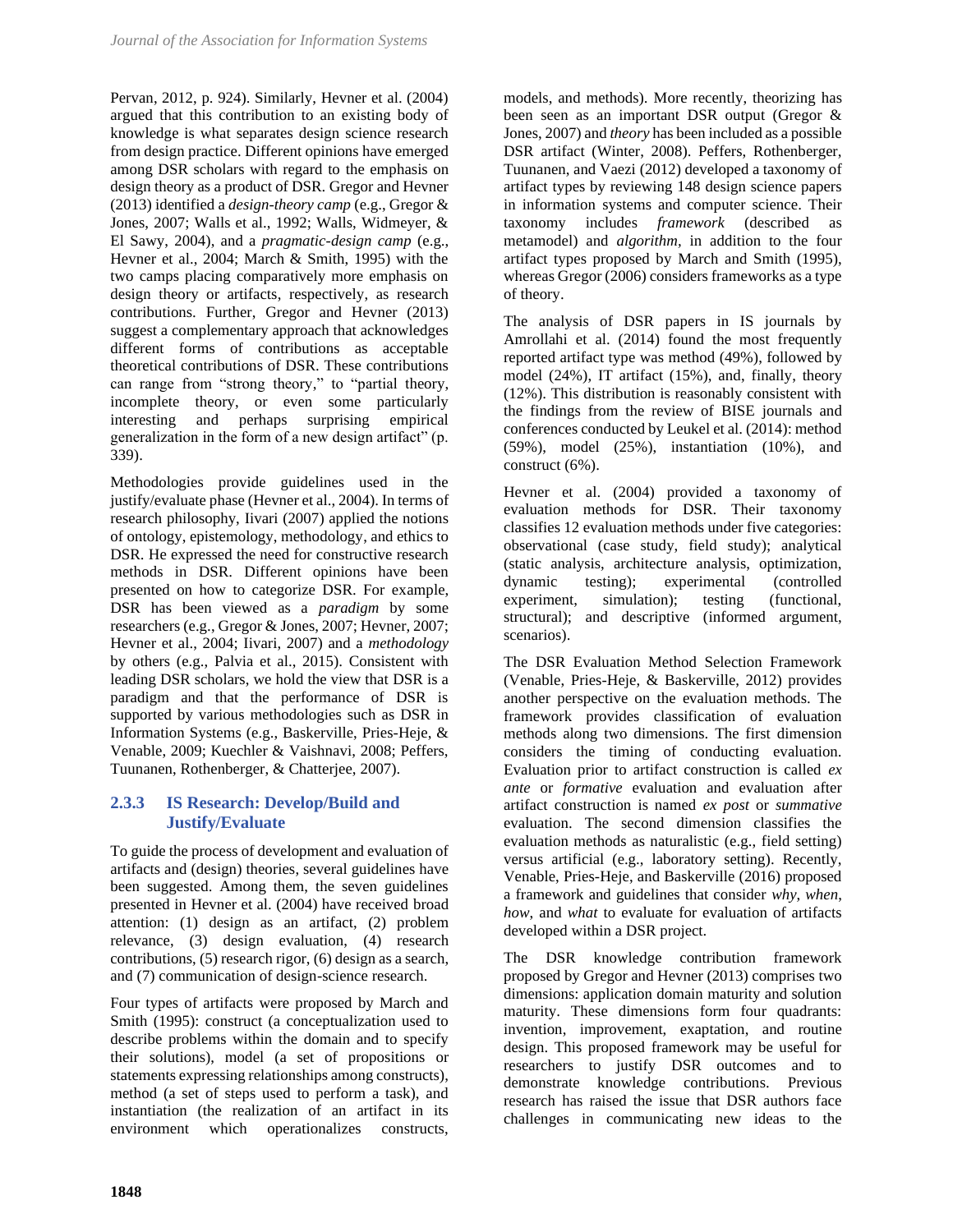stakeholder communities and achieving publication in journals (Gregor & Hevner, 2013). To address issues on the presentation of DSR theses and papers, Gregor and Hevner (2013) provided advice using an example of a DSR study.

In summary, our review of relevant literature raised concerns about the quality of DSR studies and limited conformance to DSR guidelines, in general, and in doctoral studies, in particular. We also noted limited prior research on the use of DSR by doctoral students. We identified the ISR framework (Figure 1) to be an appropriate framework to specify elements of DSR studies and gave examples of DSR related to the three elements that comprise the ISR framework: environment (people, organizations and technology); knowledge base (foundations and methodologies), and IS research (develop/build, justify/evaluate). In the next section we elaborate on our use of this framework to underpin our analysis of the DSR studies.

# **3 Method**

The method to analyze Australian doctoral DSR theses comprised five steps: (1) identify resources, (2) select DSR theses, (3) develop codebook to assess theses, (4) extract data from theses, and (5) synthesize extracted data. These steps were adapted from advice on conducting systematic literature reviews (Kitchenham & Charters, 2007).

**Step 1. Identify Resources.** All Australian universities are required to maintain a digital repository for higher research degree theses produced by their candidates and most mandate electronic submission of digital theses. As a result, the full text of most theses is made available as open access via the institutions' library websites, and links are recorded in Trove, the National Library of Australia's online repository (see http://trove.nla.gov.au/).

**Step 2. Select DSR theses.** To select the theses to review, we established search criteria and queried the Trove database in early August 2017. Three searches were conducted using the search criteria as shown in Table 1.

| Search         | Search criteria                                                                                                                                                     | Count |  |  |  |  |  |  |  |  |
|----------------|---------------------------------------------------------------------------------------------------------------------------------------------------------------------|-------|--|--|--|--|--|--|--|--|
| A              | format <thesis>; content <australian>; keyword phrase <design science<br="">research&gt;</design></australian></thesis>                                             | 46    |  |  |  |  |  |  |  |  |
| B              | format <thesis>; content <australian>; keyword phrase <design science="">;<br/>subject phrase <information systems=""></information></design></australian></thesis> | 13    |  |  |  |  |  |  |  |  |
|                | format <thesis>; content <australian>; keyword phrase <design theory="">; subject<br/>phrase <information systems=""></information></design></australian></thesis>  | 2     |  |  |  |  |  |  |  |  |
|                | Total unique records                                                                                                                                                | 52    |  |  |  |  |  |  |  |  |
|                | Excluded from analysis:                                                                                                                                             |       |  |  |  |  |  |  |  |  |
|                | Master's theses                                                                                                                                                     | 6     |  |  |  |  |  |  |  |  |
| Non-DSR theses |                                                                                                                                                                     |       |  |  |  |  |  |  |  |  |
| -              | Non-information systems discipline thesis                                                                                                                           | 5     |  |  |  |  |  |  |  |  |
|                | Total theses identified through Trove and selected for full-text content analysis                                                                                   | 40    |  |  |  |  |  |  |  |  |

#### **Table 1. Searches of Trove Database: Criteria and Number of Theses Retrieved**

From the initial list of 52 theses retrieved, we reviewed details of each thesis and determined the academic qualification awarded, year of award, institution, and faculty. Six master's theses were eliminated as being outside the scope of this study. One doctoral thesis was excluded because, although it included DSR as a keyword, the candidate explicitly stated that its research approach was not DSR. A further five theses were excluded as they were more closely aligned with engineering or science disciplines rather than information systems. Appendix B provides details of the 40 selected doctoral IS DSR theses, including the candidate name, thesis title, institution, year conferred and the retrieval search criteria. In this paper, the theses

are referenced by their identification number #1 to #40 and identified in Appendix B. All the selected theses used a DSR approach to solve a problem.

**Step 3. Develop codebook to assess theses.** To analyze the selected theses, we followed the approach taken by Leukel et al. (2014) and applied the ISR framework (Hevner et al., 2004) presented above in Figure 1.

Based on Hevner et al.'s ISR framework and our review of DSR literature (Section 2.3) and drawing on examples from previous research (e.g., Leukel et al., 2014), questions and response options were formulated in a codebook. The codebook format is provided in Appendix A. Two authors pretested the use of the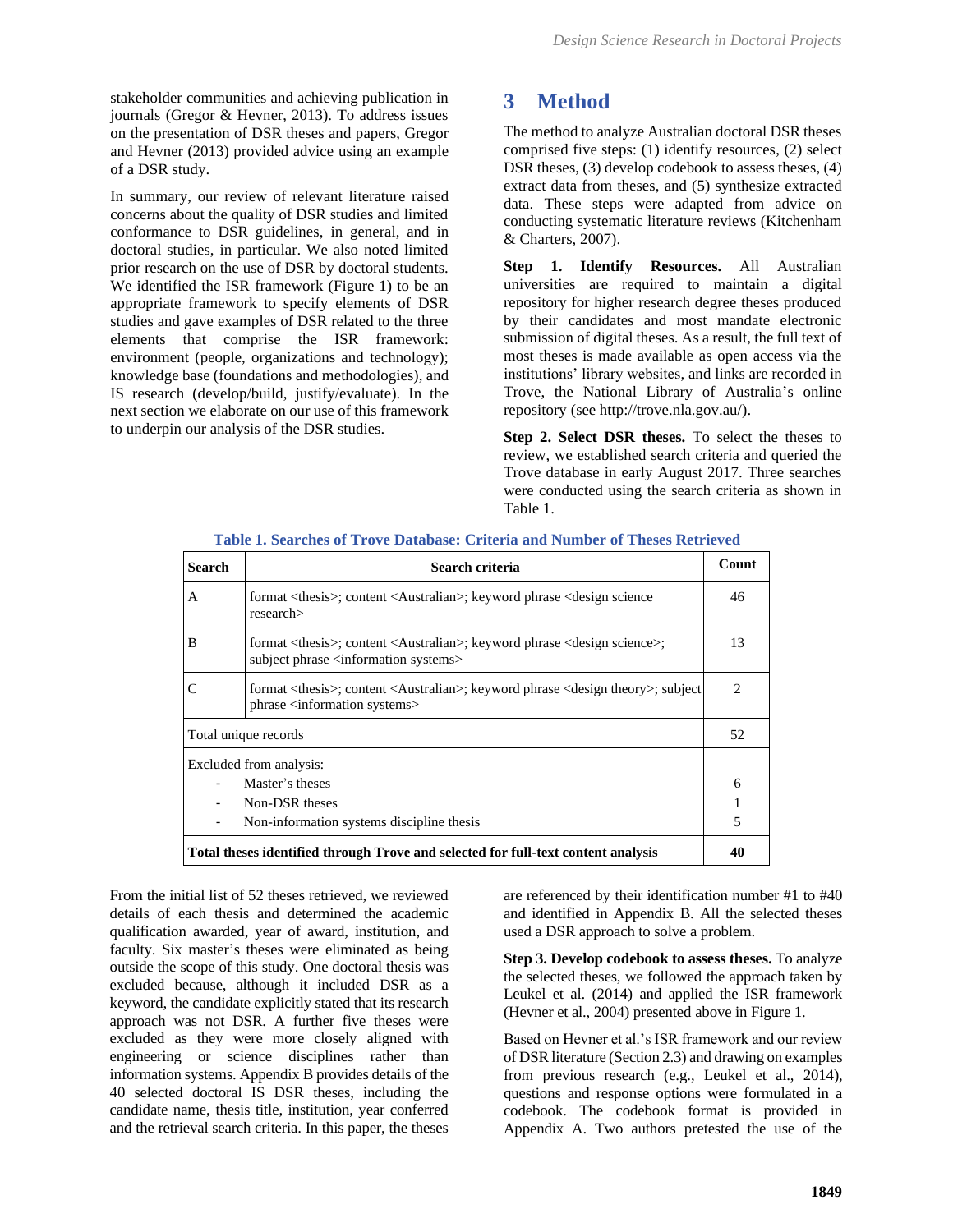codebook by independently analyzing two theses and discussing the results to achieve consensus and improve the questions and response options.

**Step 4. Content analysis of theses.** We performed qualitative content analysis (Schreier, 2014) to find answers to the codebook questions. Qualitative content analysis is "a method for systematically describing the meaning of qualitative data [performed] by assigning successive parts of the material to the categories of a coding frame" (Schreier, 2014). The codebook was implemented in NVivo software, by defining each question as a node and each response option as a subnode (Bazeley & Jackson, 2013). The third author accessed each full-text document to analyze the theses and code the data by finding the relevant text within the theses and assigning text fragments to response subnodes. Response options for Question 8 (DSR literature) and Question 9 (DSR guidelines) emerged from the first round of document analysis. Each question in the codebook allowed an "other" category distinct from the response options offered to be recorded. Using NVivo made a reliable document analysis possible by recording the exact location of the text used to answer the questions in the codebook (Boréus & Bergström, 2017). Also, NVivo facilitated document analysis by providing the search capability across multiple documents.

After completing the first round of coding, the three authors reviewed the data analysis to verify the coding and clarify the ambiguities raised due to different terminologies used in the theses. Then, the second round of document analysis was performed to ensure the consistency and accuracy of coding. Due to the emergent nature of response options for Question 8 and Question 9, we conducted searches for each emergent response (i.e., citation of DSR article) across all theses to ensure the accuracy of citation analysis.

**Step 5. Synthesize extracted data.** We transferred the NVivo output to Excel and compiled frequency tables and graphs based on the Excel data collection sheets. In the following section, we present the results of the analysis and discuss them in order to formulate answers to the research questions and link the findings to prior studies.

# **4 Results**

The next section summarizes the demographics of the theses and then presents the findings structured according to the three relevance and rigor elements ISR framework (Figure 1): environment (people, organizations and technology); knowledge base (foundations and methodologies); and IS research (develop/build, justify/evaluate). We then present findings derived from additions to the knowledge base and application in the appropriate environment.

## **4.1 Demographics**

As shown in Appendix B, the 40 DSR theses selected represent candidates enrolled in 19 Australian universities. The time period of the finalization of the theses ranged over 12 years from 2006-2017.

The popularity of DSR for doctoral theses appears to have grown. Since the first DSR thesis (in our study) completed in 2006, the number peaked at six in 2015 and 2016. There is a possibility that not all the recently completed theses were submitted to Trove. As part-time candidates are allowed seven years to complete a PhD, some of the research projects reported here may have commenced as early as 1999.

## **4.2 Environment: People, Organizations, and Technology**

The nature of the research conducted by the candidates is classified as sociotechnical (28) and technical (12). Just over half the theses (17) focused on various aspects of the ICT sector (e.g., software development, data management/models, service management, architecture) while the remainder related to specific industry sectors: education (5), health (3), legal (1), logistics  $(1)$ , research & innovation  $(1)$ , transportation (1), tourism (1), organizational gamification (1) and construction (2). In addition to ICT practitioners, such as software developers, enterprise architects, and IT service managers, a variety of other industry practitioners and stakeholders were involved in the research including vision-impaired learners, medical patients and medical triage staff, digital forensic practitioners, and logistics professionals. The geographical location and scope were not articulated (or applicable) in 21 of the theses. The remaining 19 theses defined the scope broadly as within Australia (15), Thailand (2), Malaysia (1) or multiple countries (1).

## **4.3 Knowledge Base: Foundations and Methodologies**

In terms of foundations, the first characteristic we considered was the research philosophy. As shown in Figure 2, 18 theses did not include any discussion about the underpinning philosophy of their research (e.g., ontology, epistemology, or axiology). Six theses had very limited discussion about their philosophical view and considered DSR as a stand-alone research paradigm. Having discussed the debate on philosophical views in DSR, #17 did not take a position in favor of any of the views and did not adopt an explicit research philosophy: "Regardless of whether Design Science is classed as a 'paradigm', a 'body of knowledge' or a 'type of research method', it was used as a guiding framework and employed in this thesis to develop a prototype, semantically-grounded Feature Catalogue" (#17). Interestingly Thesis #17 also portrays DSR as an alternative to qualitative and quantitative paradigms.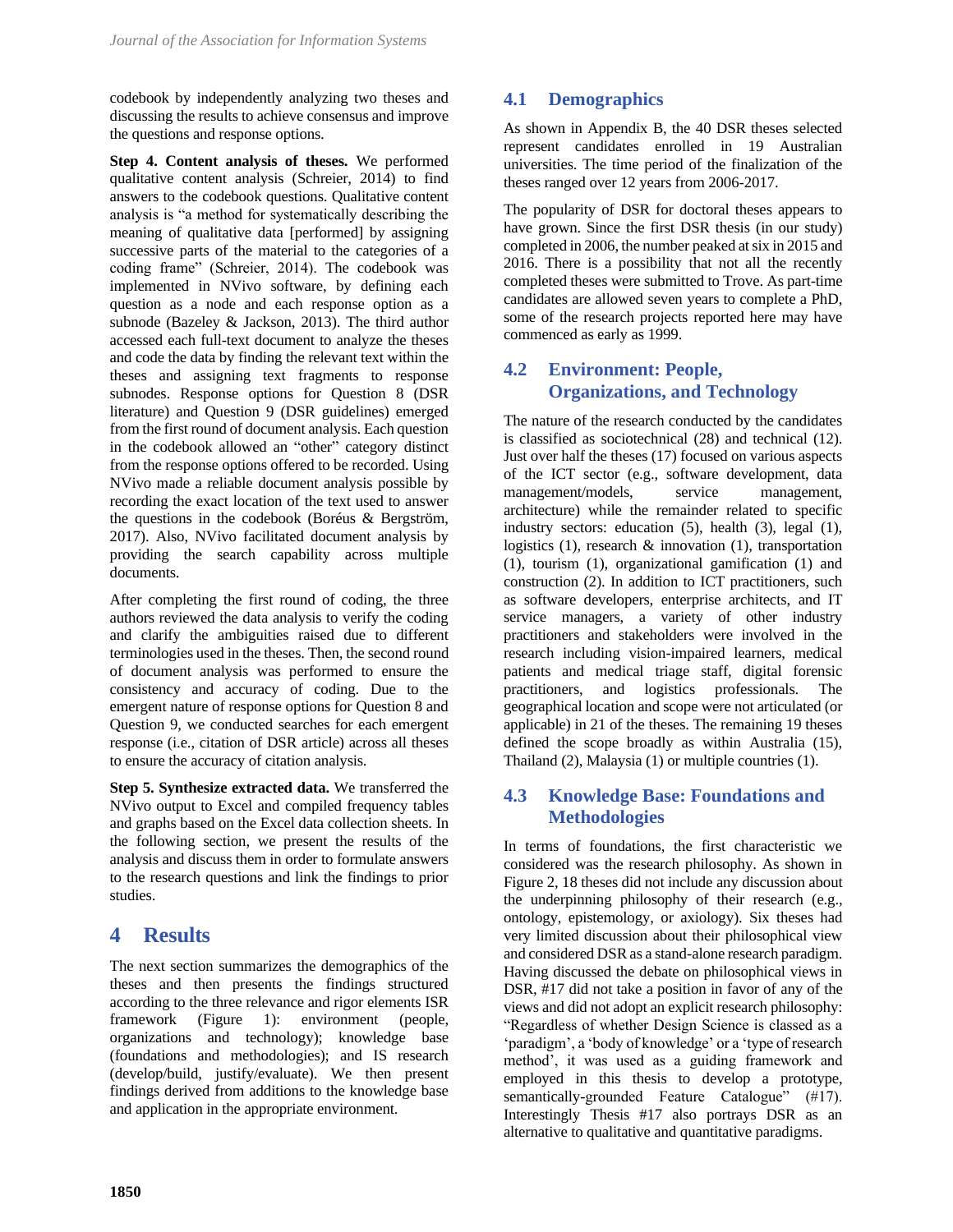

**Figure 2. Distribution of Research Philosophies in DSR Theses**

Of the 15 candidates who stated their research philosophy, five adopted pragmatism (#7, #12, #14, #24, #26); three interpretivism (#10, #21, #39); one realism (#23); one critical realism (#30); and two multiparadigm philosophies (#2: pragmatism & social constructionism; #37: pragmatism & interpretivism). Three others elaborated their ontological and epistemological views as follows: objective ontology, sociotechnologist/developmentalist epistemology (#1); ontology as a single, stable (physical) reality underlying multiple possible world states, and epistemology as knowing through making theory-ingrained artefacts (#20); ontology as multiple realities, and epistemology as objective and subjective (#32).

In terms of methodology, there is confusion about whether DSR is a paradigm or a methodology, which was reflected by 34 of the 40 candidates referring to DSR as their *research methodology,* consistent with the terminology of some design science researchers (e.g., Palvia et al., 2015). This is in contradiction to the view of most DSR scholars (e.g., Baskerville, 2008; Iivari, 2007) who consider DSR to be *research paradigm*. Surveys were used most often in the methodologies (in 10 theses) for evaluation purposes (#13, #24, #26, #28, #31, #34) and for problem analysis/formulation (#8, #17, #23, #37). Focus groups were used in nine theses for evaluation (#4, #8, #14, #15, #17, #24, #28) or for artifact development (#22; #29). Action research was used in five theses for the design, development, and evaluation of the studies' artifacts (#8, #12, #19, #22, #28). In one thesis (#12), DSR was named as the paradigm and action research as the research method. Similarly, in another thesis (#22) a hybrid methodology of action research and DSR was used; the DSR approach was employed to build the IS artifact and action research provided a guiding framework to select and interact with the industry domains. A grounded-theory approach was used in two theses (#37; #39) for theory building.

Design principles were mentioned in 17 of the theses and explicitly followed by 11 candidates (#10; #12; #15; #16 #19; #24; #26; #28; #30, #34, #36). Although all theses used theories or frameworks from the knowledge base, only seven theses explicated those theories as their *kernel* theories (#7; #12; #19; #20; #28; #30, #39).

In total, 48 research papers were referenced by candidates for DSR guidance or to justify their DSR approach/method. Appendix C lists all the cited literature and provides details of the frequencies of references to these publications. All candidates referred to the work of Hevner et al. (2004) and the majority of theses (29) also mention March and Smith (1995). In terms of applying DSR guidelines in the research, while 33 candidates claimed to have followed a guideline or a combination of guidelines, seven candidates made no mention of specific DSR guidelines. The work of Hevner et al. (2004) was the most frequently cited guideline and was used as guidance in 13 theses. Eight theses followed Peffers et al. (2007) while three referred to Venable (2006).

The frequency of use of DSR guidelines followed by the candidates is shown in Figure 3. In total, 13 of the candidates claimed to have followed the seven-step guidelines promoted by Hevner et al. (2004) to evaluate design. As shown in Table 2, eleven of these candidates explicitly discussed the realization of each of the guidelines in their thesis. The remaining two did not show how all the guidelines were applied, but there is evidence that some of the guidelines were followed.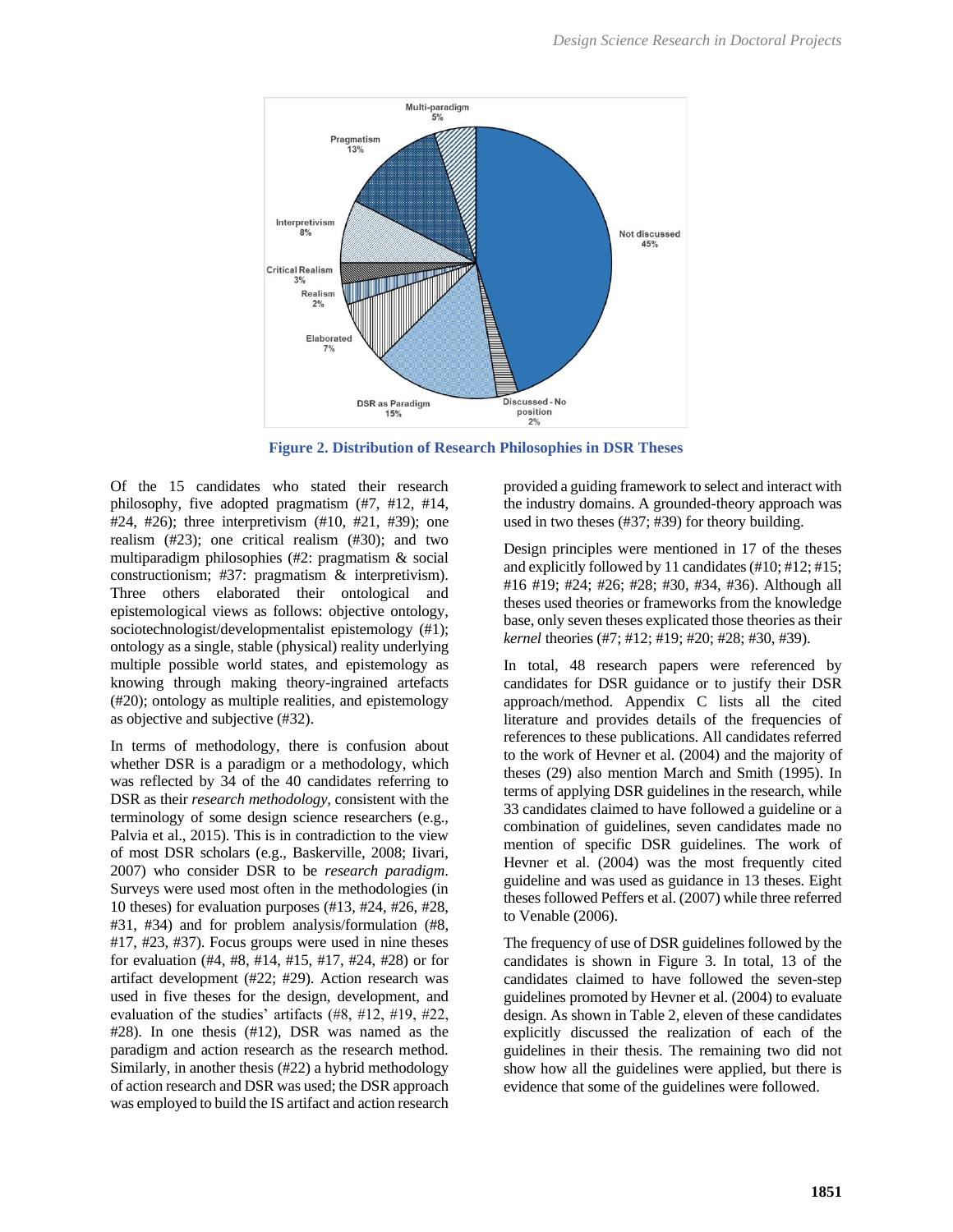

**Figure 3. Frequency of Use of Specific DSR Published Guidelines**

| Guidelines from Hevner et al. (2004)        |    |    |    |    |     |     |     | Thesis # |     |     |     |     |   |           |
|---------------------------------------------|----|----|----|----|-----|-----|-----|----------|-----|-----|-----|-----|---|-----------|
|                                             | #2 | #6 | #7 | #9 | #10 | #13 | #14 | #17      | #26 | #33 | #34 | #36 |   | #37 Count |
| 1: Design as an artifact                    | X  | Χ  | X  | X  | X   | X   | X   | X        | X   | X   | X   | X   | X | 13        |
| 2: Problem relevance                        | X  | Χ  | X  | X  | X   | X   | X   | X        | X   | X   | X   | X   | X | 13        |
| 3: Design evaluation                        | X  | X  | X  | X  | X   | X   | X   | X        | X   | X   | X   | X   | X | 13        |
| 4: Research contributions                   | X  | X  | X  | X  | X   | X   | X   | X        | X   | X   | X   | X   | X | 13        |
| 5: Research rigor                           | X  |    | X  | X  | X   | X   | X   | X        | X   | X   | X   | X   | X | 12        |
| 6: Design as a search                       | X  |    | X  | X  | X   | X   | X   | X        | X   | X   | X   | X   |   | 11        |
| 7: Communication of design-science research | X  |    | X  | X  | X   | X   | X   | X        | X   | X   | X   | X   | X | 12        |
| <b>Total number of guidelines</b>           | 7  | 4  | ,  |    |     | Η,  | 7   |          | 7   | п,  | 7   |     | 6 |           |

**Table 2. Candidates' Self-assessment of Conformance to Seven Guidelines (Hevner et al. 2004)**

## **4.4 IS Research: Develop/Build and Justify/Evaluate**

Sixty percent of the candidates (24) focused their work on the development of a single artifact. Two artifacts were developed by 10 candidates, four reported the development of three artifacts, and a further two candidates claimed to have developed four artifacts. The most frequently developed artifact type is method (16), followed by framework (15), instantiation (13), model  $(8)$ , construct  $(7)$ , and theory  $(5)$ .

According to our findings, in 60% of the theses (24) the artifact did not explicitly lead to new theory or reconsideration of existing theory. Five candidates claimed they developed new theories (#16; #19; #21; #28; #29)—i.e., a vision-impaired model using virtual IT discovery (VIVID) (#16), a framework for the conceptual modeling of knowledge (#19), a utility theory (#21), design theory for innovation of classroombased information systems (#28), and initial steps toward a theory of website benchmarking (#29). Changes or extensions to existing theories were reported in seven of the theses (#7; #8; #9; #10; #20; #23; #24). For example, thesis #24 extended the theory of technology adoption, while thesis #9 provided a realtime extension for Simon's (1977) decision-making theory. Thesis #1 claims that it tests theory, but we were unable to locate a mention of any theories in the manuscript. Evaluation of the designed artifact is an important activity and the candidates selected various evaluation methods as listed in Table 3. Case studies (17) and expert evaluation (16) were the most frequently used evaluation methods.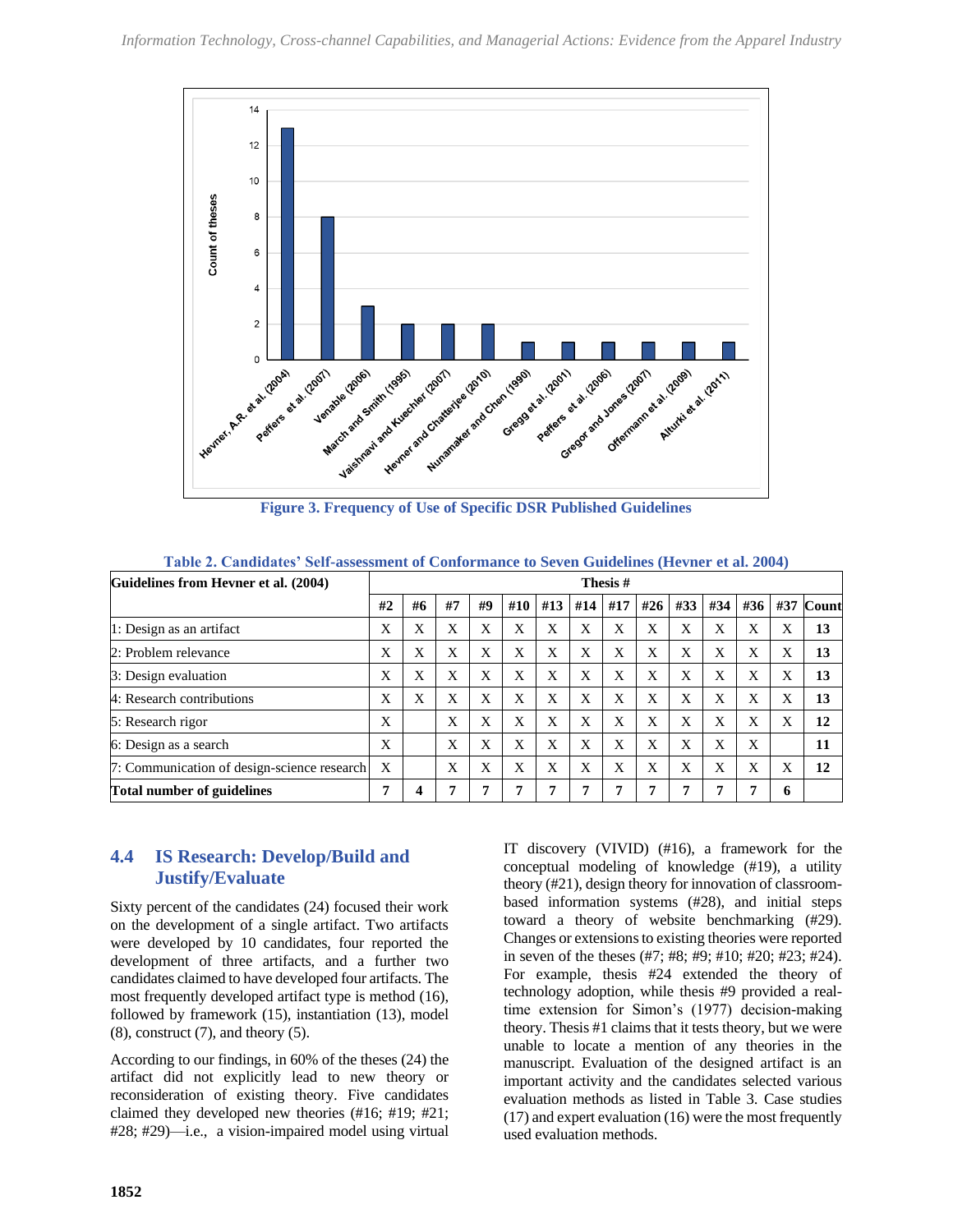A different perspective on candidates' choice of evaluation methods is provided by mapping the evaluations according to the DSR evaluation method selection framework that classifies evaluation methods according to the timing and setting of the evaluation (Venable et al., 2012). Although all four dimensions are represented, the evaluation activity is highest in the Ex post naturalistic quadrant. Table 4 presents the frequency of evaluation methods used according to the DSR evaluation method-selection framework.

In addition to the theoretical contributions mentioned above, we considered the number of peer-reviewed academic publications reported by the candidates in their doctoral research. In total, 188 refereed research publications were reported by candidates. The average number of publications per candidate was 4.7, ranging from a minimum of zero to a maximum of 13. The majority of publications were refereed conference/workshop papers (138), followed by refereed journal papers (41), and book chapters (9).

| Table 3. Evaluation Methods Based on Categories Defined by Hevner et al. (2004) and |  |
|-------------------------------------------------------------------------------------|--|
| Peffers et al. (2012)                                                               |  |

| <b>Category</b> of<br><b>Evaluation Method</b> | <b>Evaluation</b><br><b>Method</b> | <b>Definition</b>                                                                                       | Count                   |
|------------------------------------------------|------------------------------------|---------------------------------------------------------------------------------------------------------|-------------------------|
| Observational                                  | Case Study                         | Study artifact in depth in business<br>environment                                                      | 17                      |
|                                                | Field Study                        | Monitor use of artifact in multiple projects                                                            | 5                       |
| Analytical                                     | <b>Static Analysis</b>             | Examine structure of artifact for static<br>qualities                                                   | 3                       |
|                                                | Architecture<br>Analysis           | Study fit of artifact into technical IS<br>architecture                                                 | $\overline{2}$          |
|                                                | Optimization                       | Demonstrate optimality bounds on artifact<br>behavior                                                   | $\bf{0}$                |
|                                                | <b>Dynamic Testing</b>             | Study artifact in use for dynamic qualities                                                             | $\bf{0}$                |
| Experimental                                   | Controlled<br>experiment           | Study artifact in controlled environment for<br>qualities                                               | 5                       |
|                                                | Simulation                         | Execute artifact with artificial data                                                                   | $\overline{\mathbf{4}}$ |
|                                                | Expert evaluation                  | Assessment of an artifact by one or more<br>experts                                                     | 16                      |
| Testing                                        | Functional (black<br>box)          | Execute artifact interfaces to discover<br>failures and identify defects                                | $\boldsymbol{4}$        |
|                                                | Structural (white<br>box)          | Perform coverage testing of some metric in<br>the artifact implementation                               | $\overline{2}$          |
| Descriptive                                    | Informed argument                  | Use information from the knowledge base<br>to build a convincing argument for the<br>artifact's utility | 7                       |
|                                                | Scenarios                          | Construct detailed scenarios around the<br>artifact to demonstrate its utility                          | 1                       |

#### **Table 4. DSR Evaluation Method Selection Framework (Adapted from Venable et al., 2016)**

|                     | Ex ante: formative                   | Ex post: summative                          |
|---------------------|--------------------------------------|---------------------------------------------|
| <b>Naturalistic</b> | Action research (6)                  | Action research (6)                         |
|                     |                                      | Case study $(17)$                           |
|                     |                                      | Field study (5)                             |
|                     |                                      | Expert evaluation (survey/focus group) (16) |
| Artificial          | Criteria-based evaluation / informed | Controlled (lab) experiment (5)             |
|                     | argument $(7)$                       | Functional testing (4)                      |
|                     | Static analysis (3)                  | Structural testing (2)                      |
|                     | Architectural analysis (2)           | Computer simulation (4)                     |
|                     | Structural testing (1)               | Scenarios (1)                               |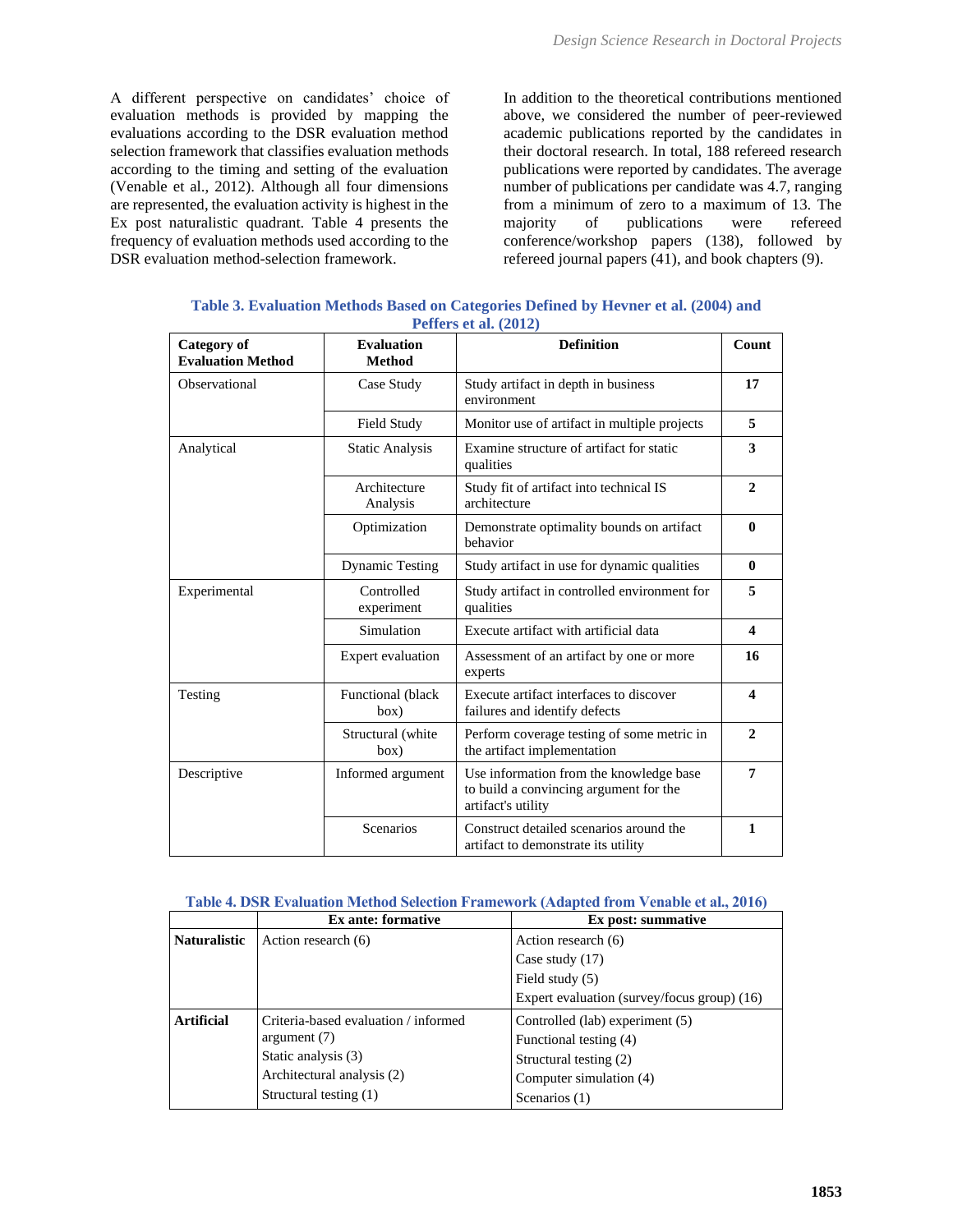### **4.5 Application in the Appropriate Environment**

It is acknowledged that DSR's raison d'etre is the development of artifacts that can be applied to the solution of real-world problems (Peffers et al., 2007) but for some of the artifacts developed in the doctoral projects, it was not practical to implement them. For instance, in one thesis (#20) the artifact is called "a set of prescriptive statements concerning context-aware IS" and claimed to be a theory artifact. All 40 candidates claimed they had made a contribution to practice. Thirteen candidates stated that they encountered limitations on the number, availability, and diversity of participants. As is commonly reported by doctoral candidates, temporal (in 9 theses) and financial constraints (in 3 theses) were also mentioned as limitations. For instance, one candidate argued that

*for academic research, running an agile software development project involving industrial agile developers and professionals is an expensive kind of trial, and when it is necessary to run multiple iterations, it goes beyond the capacity of a normal doctoral research task. Accordingly, this study was conducted in a simulated agile software development setting in an academic environment with shorter iteration lengths, and therefore does not reflect exact industrial contexts per se*  (#25).

# **5 Discussion**

The aim of this research was to examine the design science research of Australian doctoral candidates to gain an understanding of the types of DSR artifacts created, the theoretical contributions made, the foundational guidance used to build the artifacts, and the DSR evaluation methods applied in these projects. To this end, we examined evidence presented in 40 Australian doctoral theses during the period 2006- 2017. The results from this research provide insights and answers to our two broad research questions.

**RQ1:** What DSR literature is cited by Australian doctoral candidates and how is guidance from the literature applied?

While all theses cited Hevner et al. (2004) only 13 candidates actually used some or all of the methodological guidelines. Some candidates may have found it difficult to use the guidelines. Arnott and Pervan (2012), for example, invoke a lack of guidance on how to define and assess problem relevance (Guideline #2). Graduates of information systems programs or business schools in our study tended to place more emphasis on the use of a methodology in

this context than graduates from information technology or computer science programs. That is, Information Systems graduates seemed more aware of the value of and need to formally explicate an underlying design methodology. This finding on the use of guidelines is consistent with that of Indulska and Recker (2008), whose conclusion that guidelines still require operationalizing and instantiation before they will be more widely adopted continues to be relevant.

The vast majority of candidates considered DSR as a *methodology* rather than a *paradigm*. The debate about the paradigmatic status of design science research was presented in only one of the theses (#17). While some scholars (e.g., Baskerville, 2008; Hevner et al., 2004; Iivari, 2007; Vaishnavi & Kuechler, 2015) have argued that design science is a paradigm in its own right since the design science ontology, epistemology, and axiology cannot be derived from any other existing paradigm, other authors contend that design science is a "body of knowledge" (McKay & Marshall, 2005) or a "type of research method" (Gregory, 2011). In general, we identified a lack of understanding and enunciation of underlying research philosophies in the theses; less than one half of the theses discussed this aspect, while some relied on simply mentioning DSR as the basis for their philosophical or methodological approach. This is problematic and suggests a lack of sophistication in the research approach of these students.

Although all theses used theories or frameworks from the knowledge base to inform their artifact design, few explicated those theories as their kernel theories or justificatory knowledge. Explanatory (kernel) theories informing DSR were scarce in these theses. Only seven theses explicated their underpinning theories as their *kernel* theories. Particularly in the context of DSR theses, one would expect to find design principles mentioned. Although 17 theses referred to design principles, only 11 of these reported actual use of design principles. This finding is consistent with that reported by Leukel et al. (2014), who found a "marginal role" for such foundations in the literature they surveyed. Leukel et al. found "little evidence for deriving design elements from existing theories," a finding consistent with our research.

**RQ2:** What are the outputs of Australian doctoral DSR theses?

We acknowledge that there is a broad range of possible outputs of doctoral DSR projects. While all IS doctoral theses may be expected to have academic outputs and contribute to theory and practice, DSR theses should also produce artifacts and design theory. We consider academic outputs, artifacts, design theory and contributions to practice reported in the doctoral theses as valid outputs.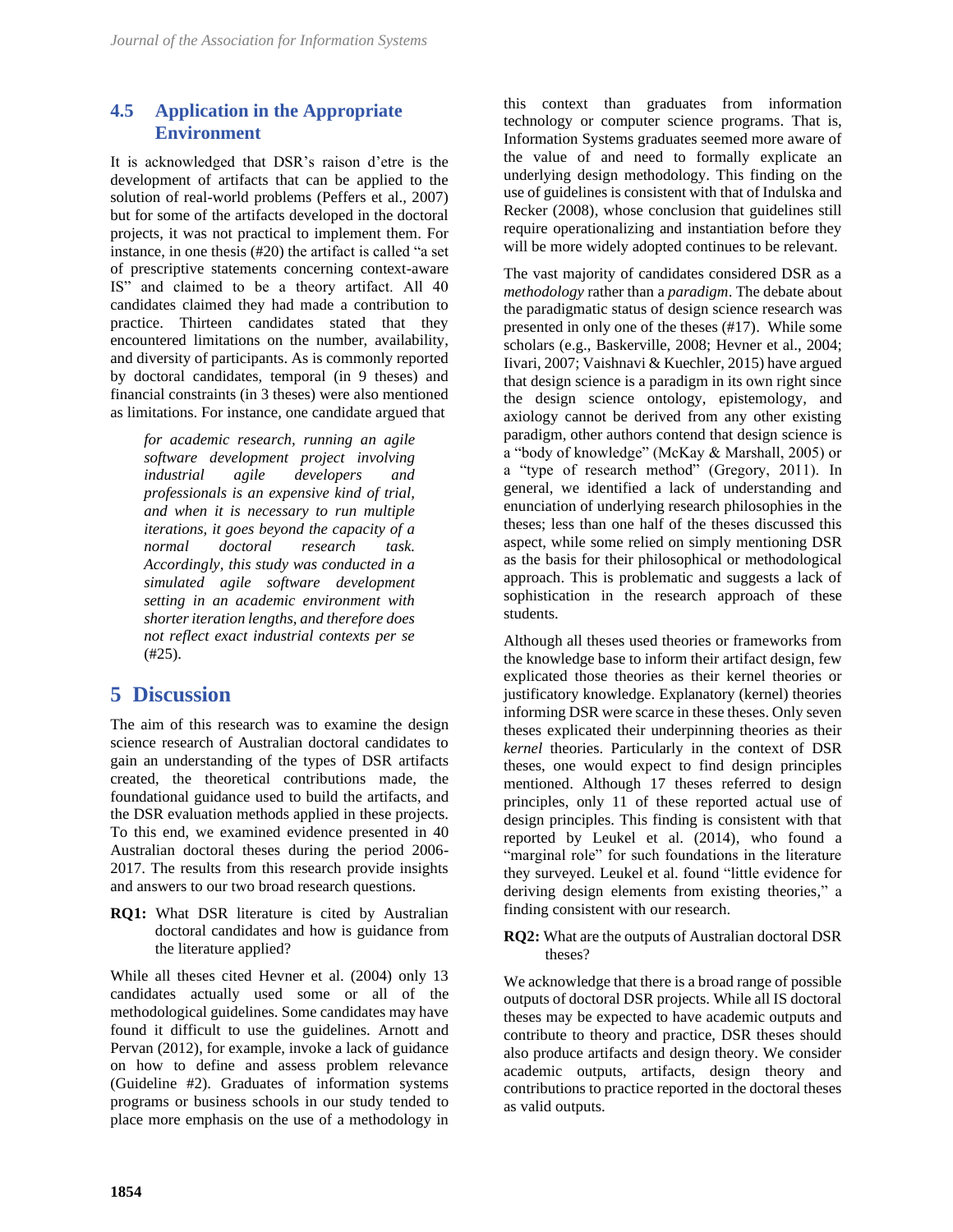It has been suggested that publishing DSR results in the best journals is a challenge (e.g., Conboy, Fitzgerald, & Mathiassen, 2012). Nineteen of the theses contributed a total of 41 journal papers; of those, seven were published in Quartile 1 (Q1) journals (according to  $SIR's<sup>1</sup>$  ranking), eight in Q2 journals, six in Q3 journals, and four in Q4 journals. The remaining 16 were published in unranked journals. Candidates also reported that 138 papers from their research had been published in refereed conference proceedings. Clearly, while the work is being published, as argued elsewhere (e.g., Conboy et al., 2012), little of it seems to be appearing in the very *best* journals. Of course, this may also be due to the relative inexperience of our doctoral candidate subjects. Our analysis does not extend to include postgraduation publications. The broader issue of preparedness, in terms of publishing doctoral research, has been previously raised (Lyytinen, Baskerville, Iivari, & Te'eni, 2007), and Gregor and Hever (2013) offer relatively recent advice on the presentation of DSR for publication.

The four widely accepted artifact types were reported in our sample of theses in the same order of frequency as in the two previous literature reviews (Venter et al., 2015; Kotzé et al., 2015): the most frequent artifact type was method, followed by model, instantiation, and construct. One thesis (#20) highlighted the fact that some DSR authors (e.g., Hevner et al., 2004; Kuechler & Vaishnavi, 2008) appear to promote the idea that the artifact in IS design science must be a technological artifact (e.g., an IT component or IT representation).In their study, Kotzé et al. (2015) identified another artifact type, *framework,* which we also found reflected in our sample.

In this study we found outputs that included a broad mixture of artifact types including models, methods, instantiations, constructs, and frameworks. Our categorization of types of artifact and evaluation methods was not always straightforward and required author consensus during the analysis. In the majority of theses, the elements of DSR, e.g., artifact type, kernel theories, design principles, and evaluation methods were not explicitly articulated.

There are conflicting views from leading DSR academics about DSR nomenclature and, as a result, broad agreement has not been achieved on terminology, methodology, evaluation criteria, and other aspects (Baskerville, 2008; Venable, 2010, 2015). Such lack of consensus remains a problem that could affect the outcomes of doctoral studies and cause challenges in the external examination process for doctoral work (where that external process occurs) as well as difficulties in publishing the work (Peffers et al., 2018). Of course, the standard use of nomenclature in information systems research is a problem extending beyond DSR (Lee, 2010).

A theoretical contribution to the body of knowledge is expected in all IS doctoral theses and, specifically in DSR, a contribution to design theory should be considered (Baskerville, Baiyere, Gregor, Hevner, & Rossi, 2018). However, in 60% of the theses in our study, the claimed theoretical contributions did not include development of new theory nor did they extend/reexamine current theory. Of those that claimed a contribution, most pointed to changes to existing theory. Only five asserted they developed new theory. Locating or understanding the contribution made by the majority of these projects by way of "design theory" was problematic. In some theses, the work of Gregor and Jones (2007) was cited, but the design theory components were not clearly articulated. While these findings can be justified from the pragmaticcamp or complementary approach (Gregor & Hevner, 2013), the lack of theoretical contribution is striking if the design-camp is used as the reference DSR approach.

Evaluation, while not an output per se, is certainly a distinguishing component of DSR, compared to other types of research. It not only validates the design (through internal mechanisms) but also the artifact itself (by reference to, for example, practitioners). We found that nearly 40% of the studies sought expert evaluation, about 40% used case studies, and just under one third used field studies, suggesting that industry and practitioners were active in evaluation activities. Almost all projects had some form of evaluation of the artifact, although almost one half stated that they encountered limitations on the number, availability, and diversity of participants for these evaluations. However, in the majority of the theses, the evaluation of the design, for example, the design principles and kernel theories, was not at all clear. Reference models and standards for such evaluations are becoming available (Pries-Heje, Baskerville, & Venable, 2008; Venable et al., 2012, 2016) but they were not reflected in the doctoral research projects in our study.

# **6 Conclusions**

This paper focuses on the major challenges of conducting DSR in IS research, particularly regarding doctoral research. DSR is a relatively new paradigm in IS and its philosophical and methodological foundations are still evolving. Also, the attractiveness of DSR for junior researchers (e.g., doctoral candidates) and the position of DSR publications in top IS journals has been questioned by a number of scholars. This paper investigates the use of DSR in

<sup>1</sup> http://www.scimagojr.com/journalrank.php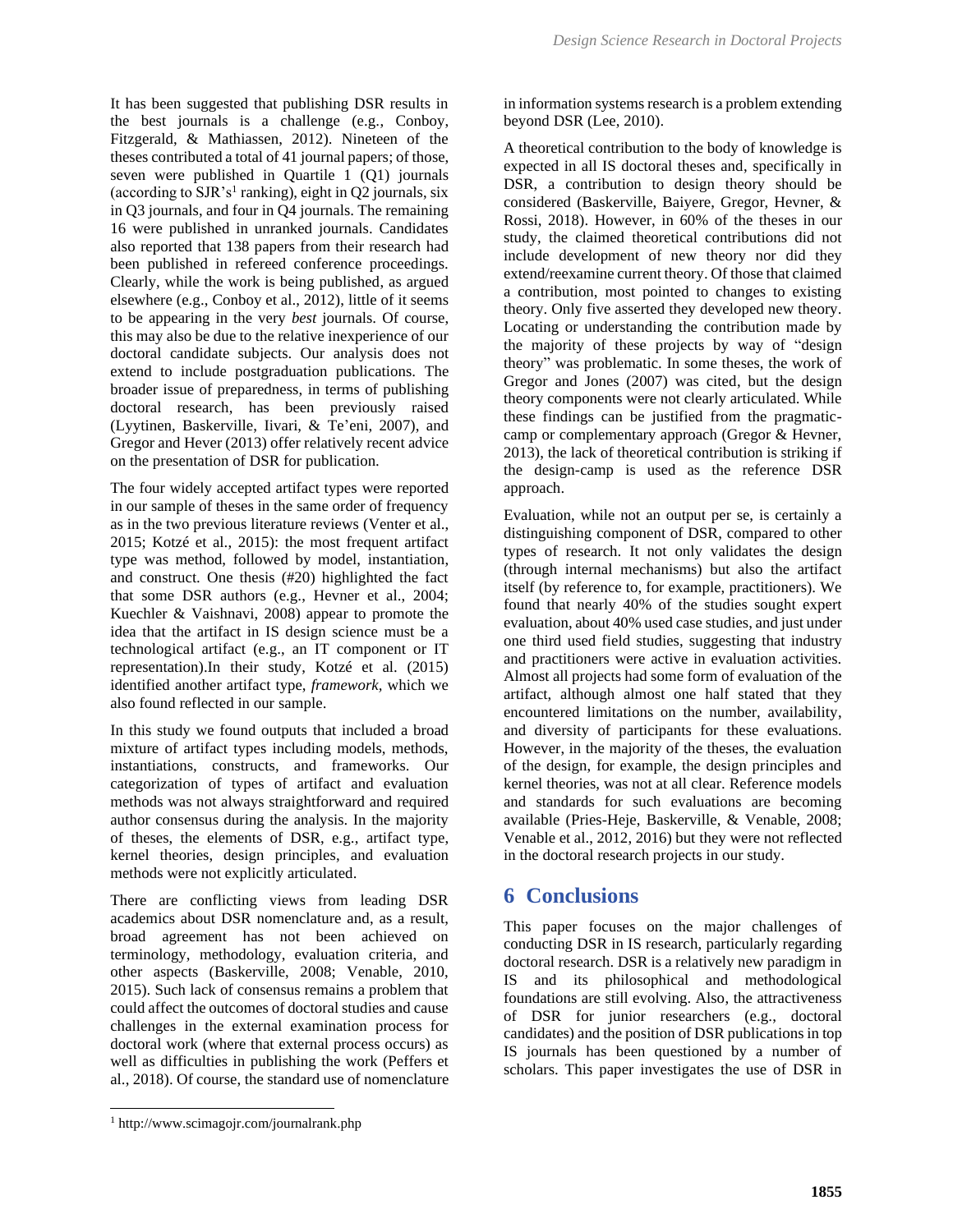doctoral studies in Australia to empirically examine these concerns, showing the range of the outputs of doctoral DSR projects and examining how existing DSR guidance has been applied by doctoral candidates.

A content analysis of 40 doctoral theses from 19 Australian universities was used to answer the research questions. The findings showed that DSR is being used by doctoral candidates to address sociotechnical and technical problems in a diverse range of industry settings. The underpinning research philosophy and the research methodology were found to be the most disputed issue among the candidates, disregarded in nearly half of theses and represented with a diverse range of philosophical views (e.g., pragmatism, interpretivism or realism) in the others. The outcome is surprising, as the importance of a philosophical foundation has been previously raised by DSR scholars (Goldkuhl, 2011; Niehaves, 2006; B. Niehaves, 2007). We also found it interesting that 33 out of 40 candidates considered DSR to be their research methodology, in spite of the ongoing debate on this premise. Our study found the work of Hevner et al. (2004) to be universally referenced by all 40 candidates and applied as guidance in 13 theses. Although 33 theses claimed to have followed one or more DSR guidelines, deviations from the guidelines were evident. As the design of artifacts distinguishes DSR from behavioral science research, it is encouraging to note that candidates adopted broader and innovative perspectives regarding the types of artifacts created. Those reported in the theses went beyond Hevner et al.'s (2004) list of four artifact types to include frameworks and theories. Among the wide range of evaluation methods used by candidates to evaluate the designed artifact, expert evaluation and case study were the most frequently used. Design principles were not frequently applied and key terminologies (e.g., artifact, model, design theory, case study) were used inconsistently. The doctoral candidates were able to publish their work in a large number of refereed outlets before graduation.

#### **6.1 Implications and Recommendations**

Based on our analysis and the discussion of results, we provide the following lessons learned as recommendations and advice to doctoral candidates, their supervisors, and the academic DSR community:

First, our analysis of the doctoral theses showed a considerable lack of understanding, or perhaps

misunderstanding, of DSR among doctoral candidates. Considering the relative youth of design science, particularly in IS research, we argue that it is not as established as behavioral science research methods and there is still active debate on some fundamentals of DSR among leading scholars in this field. In fact, Margolin (2010) calls for discussion on core curricula across all doctoral programs that include design, including disciplines such as "engineering, architecture and computer science" (p. 74). Formal training in DSR would be helpful for doctoral students to overcome the current gap in DSR knowledge utilization and is highly recommended, particularly for doctoral programs that do not require coursework or that do not specifically include DSR in coursework. Formal training is offered in some American (Vaishnavi & Kuechler, 2015) and European universities (e.g., IT University of Copenhagen Technical University of Munich<sup>2</sup>) but not at most Australian universities.

Second, our study showed that most doctoral candidates are concerned with design, development, and evaluation of artifacts, but not with design theory. This is consistent with the view of Baskerville et al. (2018) who recently stated that artifact design usually precedes development of design theory. Typically, within the time constraints of PhD studies, the student may not have time to generate design principles after building and evaluating the artifact. We would recommend that supervisors plan a series of related research projects to provide sufficient time for iterative cycles of artifact(s) design, development, and evaluation, as well as subsequent generation of design theory. We recommend that candidates address design theory in postexamination publications, as failing to do so may be a limiting factor in terms of both realizing the goals of the doctoral studies and publishing in toptier journals (Gregor & Hevner, 2013).

Third, we echo previous recommendations (e.g., Baskerville et al., 2018; Venable, 2010, 2015; Winter, 2008) and encourage the leading DSR scholars to work toward establishing commonly accepted research foundations for DSR in IS and commend the ISDSR Integrated Roadmap proposed by Deng and Ji (2018) in this regard. To improve DSR it will be necessary to clearly establish philosophical foundations, methodological issues, guidelines, reference models, and clearly defined terminology supported by adequate examples of what is and is not meant by any specific term (e.g., artifact, model, framework). While the current body of DSR literature was found to be

<sup>&</sup>lt;sup>2</sup> For information on these two programs see *http://en.itu.dk/Research/PhD-Programme/PhD-Courses/PhD-courses-2016/PhD-Course---IT-Design-Science-Research* and *https://www.i17.in.tum.de/index. php?id=53&L=1*, respectively.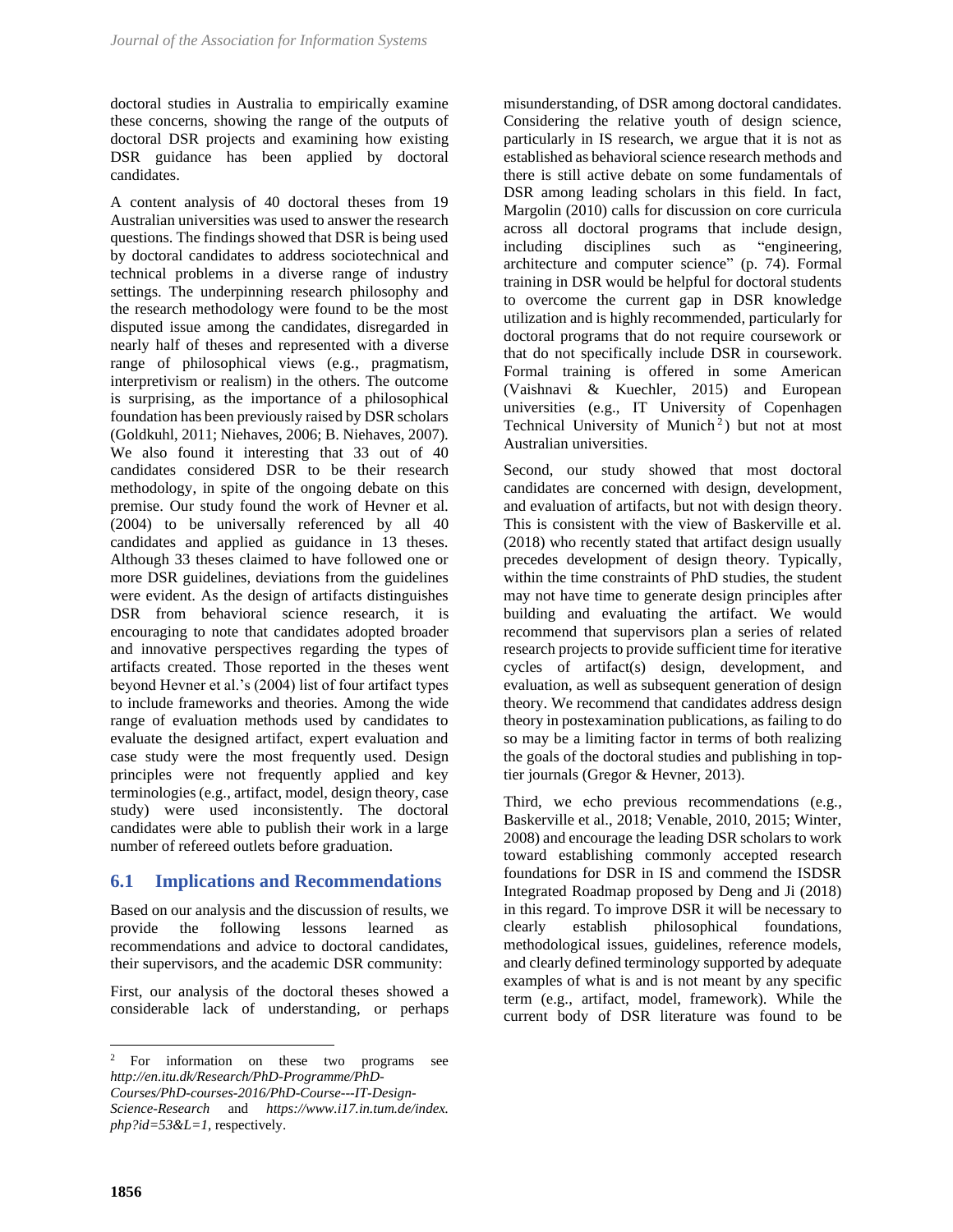ambiguous and difficult to understand by doctoral students, it also proved problematic for us in terms of analyzing the data because different candidates used different terms to represent a single concept—for example, kernel theory. Peffers et al. (2018) highlight the many guidelines and objectives published in journals and conferences. They claimed that the lack of maturity of DSR in comparison to behavioral research approaches makes it difficult and costly to carry out DSR projects and publish DSR papers. We recommend that doctoral students explicate their DSR *genre*  (Peffers et al., 2018) and follow processes, requirements, terms of evaluation, and presentation styles consistent with the specified genre to reduce the risk of prejudicial criticism during thesis examination or upon submission of papers for publication.

Fourth, DSR strives to achieve two different purposes in one research project at the same time: to produce scientific knowledge and solve a real organizational problem (Deng & Ji, 2018; Dresch, Lacerda, & Antunes Jr, 2014). Satisfying academic and industry stakeholder expectations can lead to projects that may suffer from too wide a project scope. One might question whether supervisors are, in fact, directing their students to properly scope and plan their design science PhD projects. If that is not the case, then we recommend that doctoral candidates should be mindful in defining the scope of their doctoral projects since significant DSR projects usually involve many researchers over several years (Gregor & Hevner, 2013). As such, an excessively wide project scope may prevent the researcher from adequately following DSR guidelines.

#### **6.2 Limitations**

As with any research, we recognize limitations in terms of the method used. The scope of the review of DSR studies is limited to 40 doctoral theses from 19 Australian universities. Within this sample, while Trove is the commonly used repository of doctoral theses completed in Australia, it is possible that some doctoral theses completed during our study period were not submitted to Trove. In addition, our search criteria may have failed to select some relevant theses from the repository. In terms of the outputs from the theses, we relied solely on the publications mentioned within the theses. A more extensive project could consider the quantity and quality of postgraduation publications by the doctoral candidates studied here.

The fact that only doctoral theses were studied is another limiting factor. We recognize that doctoral programs train the future leaders of the field. Many doctoral graduates, having finished their doctorate, will reflect on their lack of understanding and on what they should have done better or differently. Therefore, it is perfectly normal that doctoral theses of any type may not exhibit clear elucidation, philosophical nuance, and sufficient clarity.

#### **6.3 Future Research**

We encourage researchers in other geographic areas to consider how DSR is conducted by doctoral students in their regions. This would enable future comparisons to identify specific factors that could be addressed on a local or global scale. In particular, comparison of the rigor of US or European DSR theses with the rigor of Australian theses could shed light on the effects of formal training on the quality of DSR work.

A topic for future research concerns the apparent inconsistency found in the adoption of published DSR reference models and standards. While our study revealed a gap between the guidance provided by DSR scholars (as knowledge producers) and approaches taken by doctoral candidates (as knowledge consumers), the question as to *why* such an adoption gap exists remains unanswered. Further empirical investigations would be required to find the factors that contribute to this problem. For example, future studies could explore the complexity of DSR, lack of clarification of fundamental concepts, unsettled debates, lack of formal training, limited time of a doctoral study, and the preferences of supervisors.

In light of the recent emergence of methodological contributions to design science, we are optimistic that DSR will continue to represent an attractive approach for doctoral students. The provision of effective resources and training will enable the next generation of DSR scholars to create artifacts valued in the appropriate environment and to make theoretically strong contributions to the IS research knowledge base.

# **Acknowledgments**

The authors gratefully acknowledge the advice from the reviewers and the support and guidance received from Professor Allen S. Lee, the JAIS senior editor for Research Perspectives, that led to improvements in the content of the paper.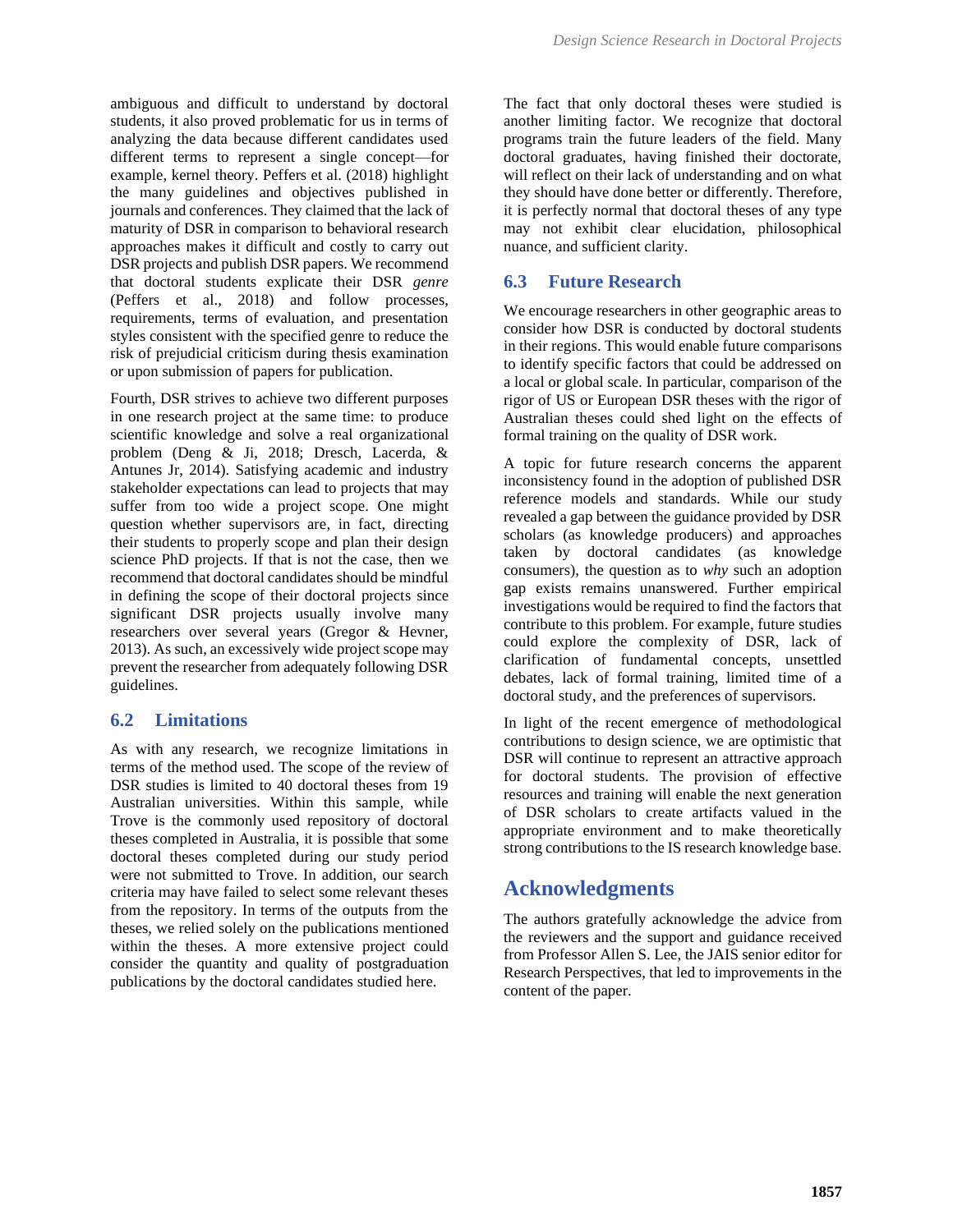# **References**

- Alter, S. (2013). Work system theory: Overview of core concepts, extensions, and challenges for the future. *Journal of the Association for Information Systems*, *14*(2), 72-121.
- Alturki, A., Gable, G. G., & Bandara, W. (2011). *A design science research roadmap.* Paper presented at the International Conference on Design Science Research in Information Systems.
- Amrollahi, A., Ghapanchi, A. H., & Talaei-Khoei, A. (2014). *From artefact to theory: Ten years of using design science in information systems research.* Paper presented at the 13th European Conference on Research Methodology for Business and Management.
- Anthony, R. N. (1965). *Planning and control systems: A framework for analysis*. Cambridge, MA: Harvard University Press.
- Arnott, D., & Pervan, G. (2012). Design science in decision support systems research: An assessment using the Hevner, March, Park, and Ram Guidelines. *Journal of the Association for Information Systems, 13*(11), 923-949.
- Arnott, D., & Pervan, G. (2014). A critical analysis of decision support systems research revisited: The rise of design science. *Journal of Information Technology, 29*(4), 269-293.
- Baskerville, R. (2008). What design science is not. *European Journal of Information Systems*, *17*(5), 441-443.
- Baskerville, R., Baiyere, A., Gregor, S., Hevner, A., & Rossi, M. (2018). Design science research contributions: Finding a balance between artifact and theory. *Journal of the Association for Information Systems*, *19*(5), 358-376.
- Baskerville, R., Pries-Heje, J., & Venable, J. R. (2009). *Soft design science methodology*. Paper presented at the Fourth International Conference on Design Science Research in Information Systems and Technology.
- Bazeley, P., & Jackson, K. (2013). *Qualitative data analysis with NVivo*. London: SAGE.
- Beck, R., Weber, S., & Gregory, R. W. (2013). Theorygenerating design science research. *Information Systems Frontiers, 15*(4), 637-651.
- Boréus, K., & Bergström, G. (2017). *Analyzing text and discourse: Eight approaches for the social sciences*. London: SAGE.
- Burstein, F., & Gregor, S. (1999). *The systems development or engineering approach to*

*research in information systems: An action research perspective*. Paper presented at the 10th Australasian Conference on Information Systems.

- Carlsson, S. A. (2007). Developing knowledge through IS design science research. *Scandinavian Journal of Information Systems*, *19*(2), 75-86.
- Carlsson, S. A., Henningsson, S., Hrastinski, S., & Keller, C. (2011). Socio-technical IS design science research: developing design theory for IS integration management. *Information Systems and e-Business Management*, *9*(1), 109-131.
- Cleven, A., Gubler, P., & Hüner, K. M. (2009). *Design alternatives for the evaluation of design science research artifacts.* Paper presented Fourth International Conference on Design Science Research in Information Systems and Technology.at the
- Collins, A., Joseph, D., & Bielaczyc, K. (2004). Design Research: Theoretical and Methodological Issues. *Journal of the Learning Sciences, 13*(1), 15-42.
- Conboy, K., Fitzgerald, G., & Mathiassen, L. (2012). Qualitative methods research in information systems: motivations, themes, and contributions. *European Journal of Information Systems*, *21*(2), 113-118.
- Deng, Q., & Ji, S. (2018). A review of design science research in information systems: concept, process, outcome, and evaluation. *Pacific Asia Journal of the Association for Information Systems*, 10(1), 1-36.
- Dresch, A., Lacerda, D. P., & Antunes Jr, J. A. V. (2014). *Design science research: A method for science and technology advancement.* Cham, Switzerland: Springer.
- Gill, G., & Bhattacherjee, A. (2009). Whom are we informing? Issues and recommendations for MIS research from an informing sciences perspective. *MIS Quarterly, 33*(2), 217-234.
- Goldkuhl, G. (2011). *De*sign *research in search for a paradigm: Pragmatism is the answer*. Paper presented at the EDSS 2011: Practical Aspects of Design Science.
- Gregg, D. G., Kulkarni, U. R., & Vinzé, A. S. (2001). Understanding the philosophical underpinnings of software engineering research in information systems. *Information Systems Frontiers, 3*(2), 169-183.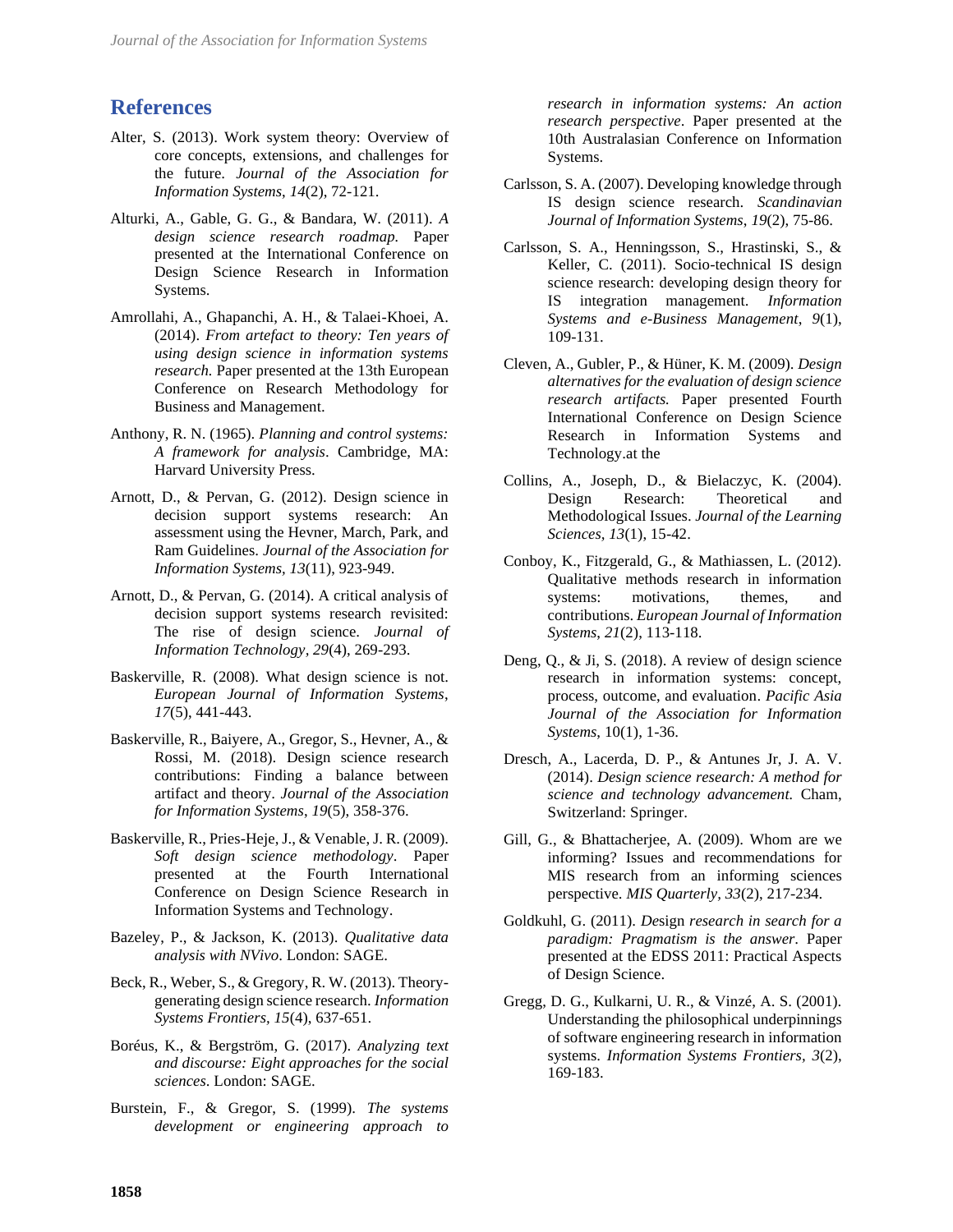- Gregor, S. (2002). Design theory in information systems. *Australian Journal of Information Systems, 10*(1), 14-22.
- Gregor, S. (2006). The nature of theory in information systems. *MIS Quarterly*, 30(3), 611-642.
- Gregor, S. (2009). *Building theory in the sciences of the artificial*. Paper presented at the 4th International Conference on Design Science Research in Information Systems and Technology.
- Gregor, S., & Hevner, A. R. (2013). Positioning and presenting design science research for maximum impact. *MIS Quarterly*, *37*(2), 341- 355.
- Gregor, S., & Jones, D. (2007). The anatomy of a design theory. *Journal of the Association for Information Systems, 8*(5), 312-323.
- Gregory, R. W. (2011). Design science research and the grounded theory method: Characteristics, differences, and complementary uses. In A. Heinzl, P. Buxmann, O. Wendt, & T. Weitzel (Eds.), *Theory-guided modeling and empiricism in information systems research* (pp. 111-127). Heidelberg, Germany: Physica-Verlag HD.
- Hevner, A. R. (2007). A Three cycle view of design science research. *Scandinavian Journal of Information Systems*, *19*(2), 87-92.
- Hevner, A. R., & Chatterjee, S. (2010). *Design research in information systems: Theory and practice*. New York, NY: Springer.
- Hevner, A. R., March, S. T., Park, J., & Ram, S. (2004). Design science in information systems research. *MIS Quarterly, 28*(1), 75-106.
- Iivari, J. (2007). A paradigmatic analysis of information systems as a design science. *Scandinavian Journal of Information Systems*, *19*(2), 39-64.
- Iivari, J., & Venable, J. R. (2009). *Action research and design science research: Seemingly similar but decisively dissimilar.* Paper presented at the 17th European Conference on Information Systems.
- Indulska, M., & Recker, J. (2008). *Design science in IS research: A literature analysis.* Paper presented at the 4th Biennial ANU Workshop on Information Systems Foundations.
- Kitchenham, B., & Charters, S. (2007). *Guidelines for performing systematic literature reviews in software engineering*. Retrieved from http://citeseerx.ist.psu.edu/viewdoc/summary? doi=10.1.1.117.471
- Kotzé, P., van der Merwe, A., & Gerber, A. (2015). *Design science research as research approach in doctoral studies*. Paper presented at the Twenty-first Americas Conference on Information Systems.
- Kuechler, W., & Vaishnavi, V. (2008). On theory development in design science research: Anatomy of a research project. *European Journal of Information Systems, 17*(5), 489-504.
- Kuechler, W., & Vaishnavi, V. (2011). Promoting relevance in IS research: An informing system for design science research. *Informing Science: The International Journal of an Emerging Transdiscipline, 14*(1), 125-138.
- Kuechler, W., & Vaishnavi, V. (2012). A framework for theory development in design science research. *Journal of the Association for Information Systems, 13*(6), 395–423.
- Lee, A. S. (2010). Retrospect and prospect: Information systems research in the last and next 25 years. *Journal of Information Technology, 25*(4), 336-348.
- Lee, A. S., Thomas, M., & Baskerville, R. L. (2015). Going back to basics in design science: From the information technology artifact to the information systems artifact. *Information Systems Journal, 25*(1), 5-21.
- Leukel, J., Mueller, M., & Sugumaran, V. (2014). *The state of design science research within the BISE Community: An empirical investigation.* Paper presented at the 35th International Conference on Information Systems.
- Lyytinen, K., Baskerville, R., Iivari, J., & Te'eni, D. (2007). Why the old world cannot publish? Overcoming challenges in publishing highimpact IS research. *European Journal of Information Systems, 16*(4), 317-326.
- Madnick, S. E. (1992). *The challenge: To be part of the solution instead of being part of the problem.* Paper presented at the Second Annual Workshop on Information Technology and Systems.
- March, S. T., & Smith, G. (1995). Design and natural science research on information technology. *Decision Support Systems, 15*(4), 251 - 266.
- March, S. T., & Storey, V. C. (2008). Design science in the information systems discipline: An introduction to the special issue on design science research. *MIS Quarterly, 32*(4), 725- 730.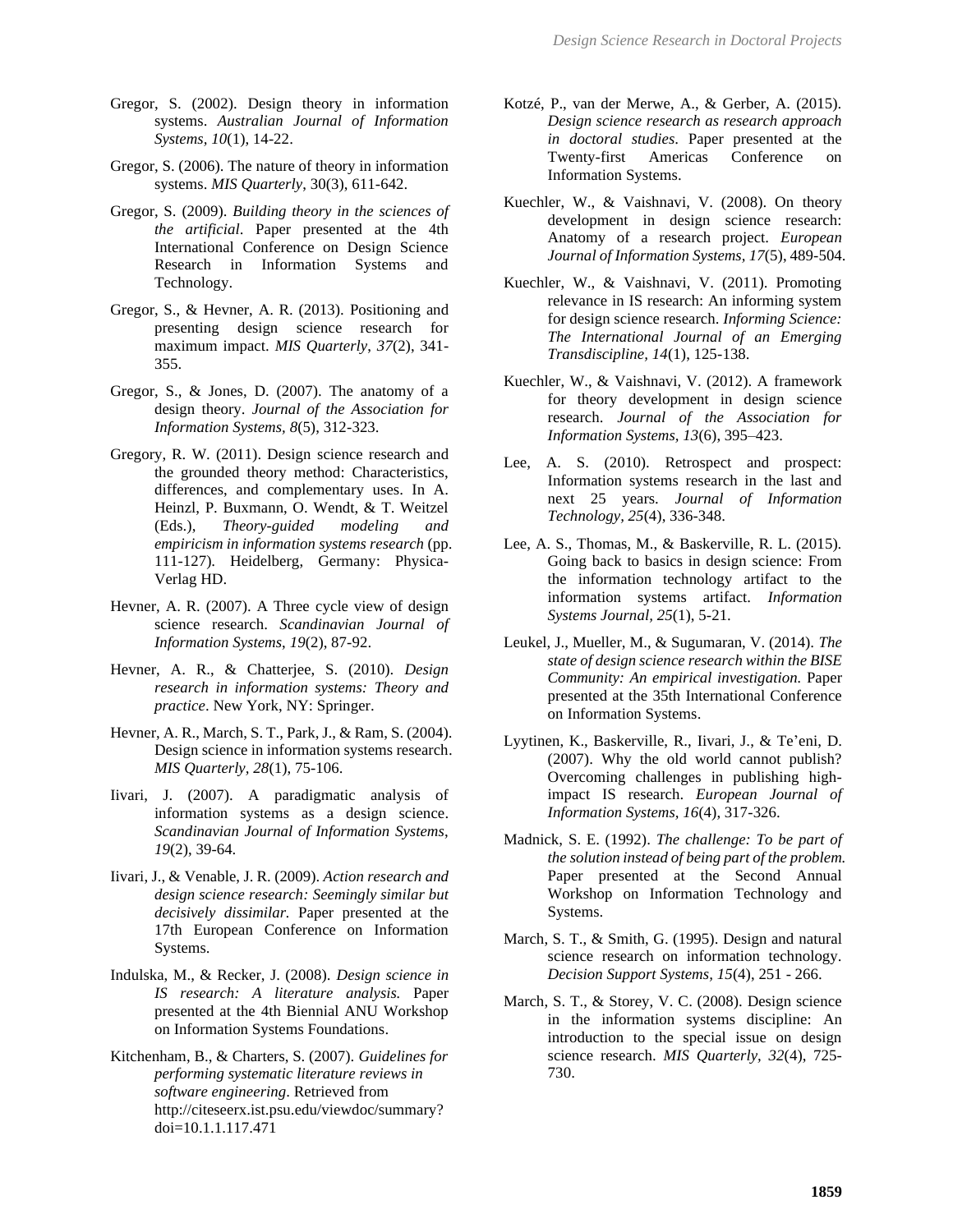- Margolin, V. (2010). Doctoral education in design: Problems and prospects. *Design Issues, 26*(3), 70-78.
- McKay, J., & Marshall, P. (2005). *A review of design science in information systems*. Paper presented at the 16th Australasian Conference on Information Systems.
- Myers, M. D., & Venable, J. R. (2014). A set of ethical principles for design science research in information systems. *Information & Management, 51*(6), 801-809.
- Niehaves, B. (2006). *Epistemological perspectives on design science in IS research.* Paper presented at the Americas Conference on Information Systems.
- Niehaves, B. (2007). *On epistemological diversity in design science: New vistas for a designoriented is research?* Paper presented at the International Conference on Information Systems.
- Niehaves, B. (2007). On epistemological pluralism in design science. *Scandinavian Journal of Information Systems, 19*(2), 93-104.
- Nunamaker, J. F., & Chen, M. (1990). *Systems development in information systems research*. Paper presented at the Twenty-Third Annual Hawaii International Conference on Systems Science.
- Nunamaker, J. F., Chen, M., & Purdin, D. M. (1990). Systems development in information systems research. *Journal of Management Information Systems, 7*(3), 89-106.
- Offermann, P., Levina, O., Schönherr, M., & Bub, U. (2009). *Outline of a Design Science Research Process.* Paper presented at the 4th International Conference on Design Science Research in Information Systems and Technology.
- Orlikowski, W. J., & Barley, S. R. (2001). Technology and institutions: What can research on information technology and research on organizations learn from each other? *MIS Quarterly*, *25*(2), 145-165.
- Orlikowski, W. J., & Iacono, C. S. (2001). Research commentary: Desperately seeking the "IT" in IT research—A Call to theorizing the IT artifact. *Information Systems Research, 12*(2), 121-134.
- Österle, H., Becker, J., Frank, U., Hess, T., Karagiannis, D., Krcmar, H., Loos, P., Mertens, P., Oberweis, A., & Sinz, E. J. (2011). Memorandum on design-oriented information

systems research. *European Journal of Information System*s*, 20*(1), 7-10.

- Palvia, P., Kakhki, M. D., Ghoshal, T., Uppala, V., & Wang, W. (2015). Methodological and topic trends in information systems research: A metaanalysis of IS Journals. *Communications of the Association for Information Systems, 37*(1), 630-650.
- Peffers, K., Rothenberger, M., Tuunanen, T., & Vaezi, R. (2012). Design science research evaluation. *Proceedings of the Seventh International Conference on Design Science Research in Information Systems and Technology*.
- Peffers, K., Tuunanen, T., Gengler, C. E., Rossi, M., Hui, W., Virtanen, V., & Bragge, J. (2006). The design science research process: a model for producing and presenting information systems research*. Proceedings of the First International Conference on Design Science Research in Information Systems and Technology*.
- Peffers, K., Tuunanen, T., & Niehaves, B. (2018). Design science research genres: Introduction to the special issue on exemplars and criteria for applicable design science research. *European Journal of Information System*s*, 27*(2), 129-139.
- Peffers, K., Tuunanen, T., Rothenberger, M. A., & Chatterjee, S. (2007). A design science research methodology for information systems research. *Journal of Management Information Systems*, *24*(3), 45-77.
- Prat, N., Comyn-Wattiau, I., & Akoka, J. (2014). Artifact *evaluation in information systems design-science research: A holistic view.* Paper presented at the 18th Pacific Asia Conference on Information Systems.
- Pries-Heje, J., Baskerville, R., & Venable, J. R. (2008). Strategies for design science research evaluation. Paper presented at the European Conference on Information Systems.
- Purao, S. (2002). Design research in the technology of information systems: Truth or dare (Working Paper, Department of Computer Information Systems, Georgia State University, Atlanta.
- Schreier, M. (2014). Q*ualitative content analysis. The SAGE handbook of qualitative data analysis*, (pp.170-183). Thousand Oaks, CA: SAGE.
- Simon, H. A. (1996). *The sciences of the artificial*. Cambridge, MA: The MIT Press.
- Stein, M.-K., Galliers, R. D., & Whitley, E. A. (2016). Twenty years of the European information systems academy at ECIS: Emergent trends and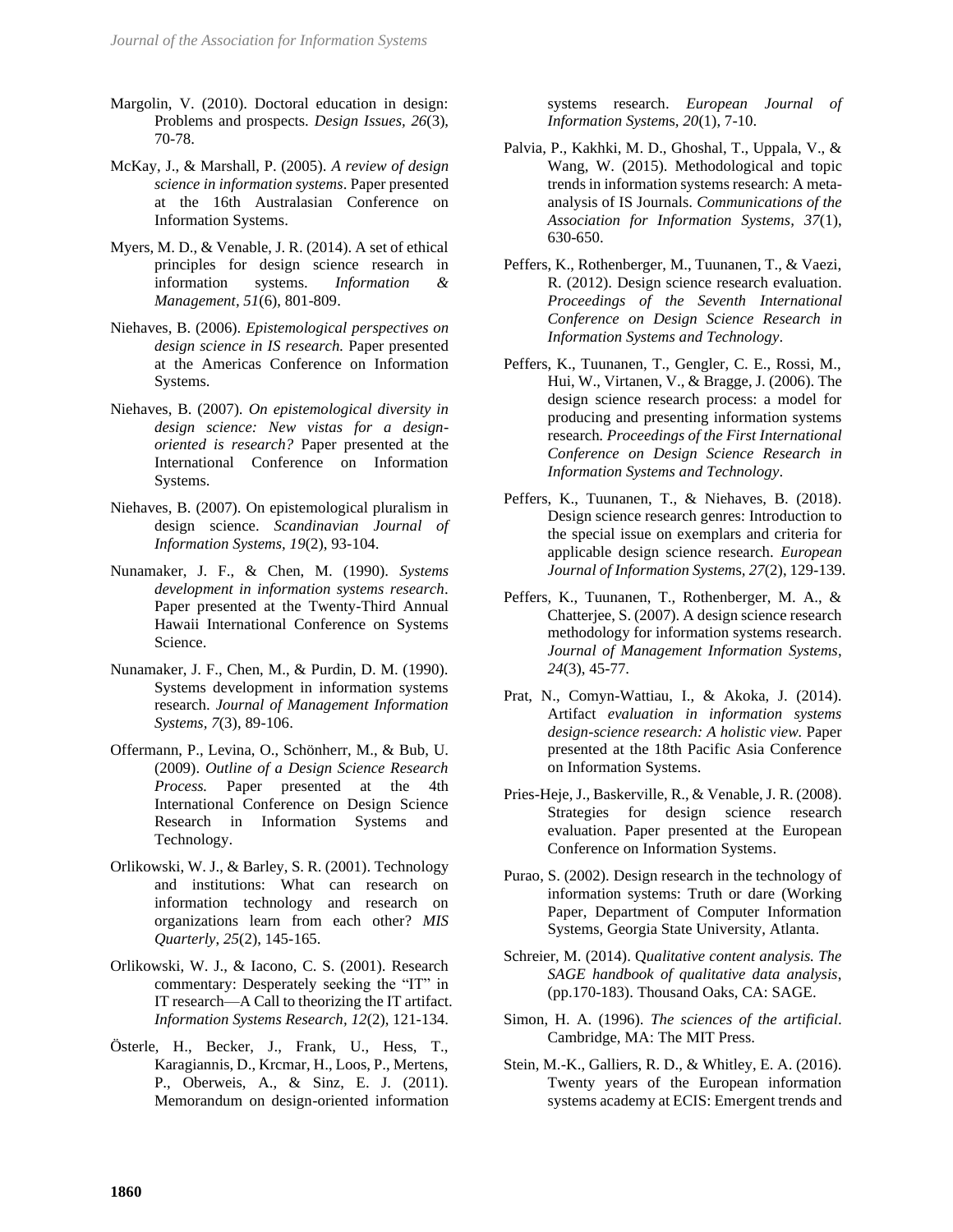research topics. *European Journal of Information Systems, 25*(1)*,* 1-15.

- Vaishnavi, V., & Kuechler, W. (2004). Design research in information systems. Retrieved from http://www.isworld.org/ Researchdesign/drisISworld.htm
- Vaishnavi, V., & Kuechler, W. (2007). *Design science research methods and patterns: innovating information and communication technology*. Boca Raton, FL: Auerbach.
- Vaishnavi, V., & Kuechler, W. (2015). *Design science research methods and patterns: Innovating information and communication technology* (2 ed.). Boca Raton, FL: CRC.
- Venable, J. R. (2006). *The role of theory and theorising in design science research.* Paper presented at the First International Conference on Design Science Research in Information Systems and Technology.
- Venable, J. R. (2010). *Design science research post Hevner et al.: Criteria, standards, guidelines, and expectations*. Paper presented at the Fifth International Conference on Design Science Research in Information Systems and Technology.
- Venable, J. R. (2015). Five and ten years on: Have DSR Standards Changed? *Proceedings of the International Conference on Design Science Research in Information Systems and Technology*.
- Venable, J. R., & Baskerville, R. (2012). Eating our own cooking: Toward a more rigorous design

science of research methods. *Electronic Journal of Business Research Methods*, *10*(2), 141-153.

- Venable, J. R., Pries-Heje, J., & Baskerville, R. (2012). A comprehensive framework for evaluation in design science research. In K. Peffers, M. Rothenberger, & W. Kuechler (Eds.), *Design Science research in information systems. advances in theory and practice* (pp. 423-438). Berlin: Springer.
- Venable, J. R., Pries-Heje, J., & Baskerville, R. (2016). FEDS: A Framework for Evaluation in Design Science Research. *European Journal of Information Systems, 25*(1), 77-89.
- Venter, I. M., de la Harpe, R., Ponelis, S. R., & Renaud, K. V. (2015). Deploying design science research in graduate computing studies in South Africa. Paper presented at the Twentieth Americas Conference on Information Systems.
- Walls, J. G., Widmeyer, G. R., & El Sawy, O. A. (1992). Building an information system design theory for vigilant EIS. *Information Systems Research, 3*(1), 36-59.
- Walls, J. G., Widmeyer, G. R., & El Sawy, O. A. (2004). Assessing information system design theory in perspective: How useful was our 1992 initial rendition. *Journal of Information Technology Theory and Application*, *6*(2), 43- 58.
- Winter, R. (2008). Design science research in Europe. *European Journal of Information Systems*, *17*(5), 470-475.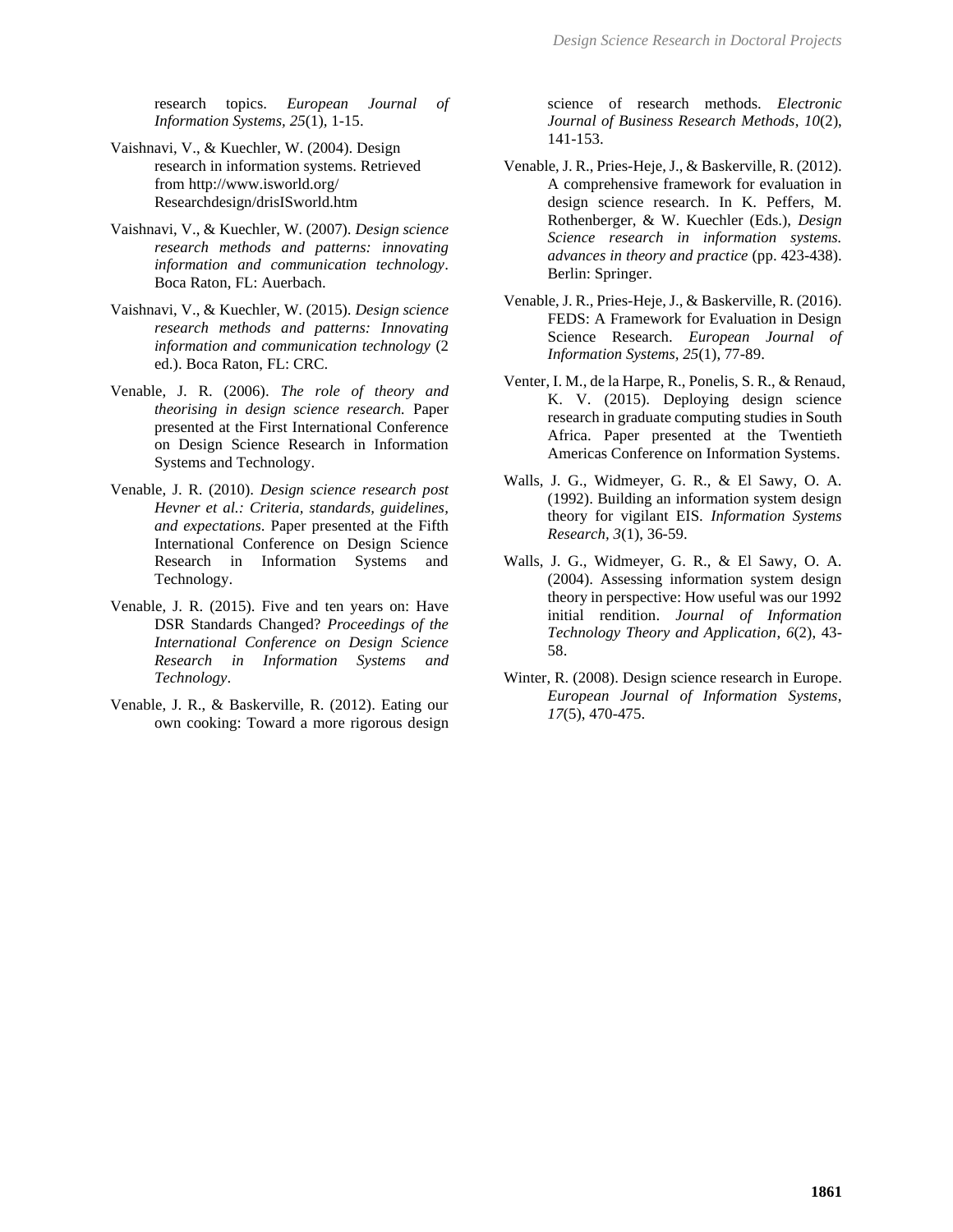# **Appendix A**

#### **Table A1. Analysis Codebook: Questions and Response Options**

| 1.  | Thesis title:                                                               |                                                                                          |  |  |  |  |  |  |  |  |  |  |  |  |  |
|-----|-----------------------------------------------------------------------------|------------------------------------------------------------------------------------------|--|--|--|--|--|--|--|--|--|--|--|--|--|
| 2.  | Author:                                                                     |                                                                                          |  |  |  |  |  |  |  |  |  |  |  |  |  |
| 3.  | Year:                                                                       |                                                                                          |  |  |  |  |  |  |  |  |  |  |  |  |  |
| 4.  | University:                                                                 |                                                                                          |  |  |  |  |  |  |  |  |  |  |  |  |  |
| 5.  | What artifact was designed?<br>b) Model<br>a) Construct                     | c) Method<br>d) Instantiation e) Theory/Framework                                        |  |  |  |  |  |  |  |  |  |  |  |  |  |
| 6.  | Evaluation method(s) used?                                                  |                                                                                          |  |  |  |  |  |  |  |  |  |  |  |  |  |
|     | <b>Category of Evaluation</b><br><b>Method</b>                              | <b>Specific Evaluation Method</b>                                                        |  |  |  |  |  |  |  |  |  |  |  |  |  |
|     | a) Observational                                                            | Case Study - Field Study                                                                 |  |  |  |  |  |  |  |  |  |  |  |  |  |
|     | b) Analytical                                                               | Static - Architecture - Optimization - Dynamic Testing                                   |  |  |  |  |  |  |  |  |  |  |  |  |  |
|     | c) Experimental                                                             | Controlled Experiment - Simulation                                                       |  |  |  |  |  |  |  |  |  |  |  |  |  |
|     | d) Testing                                                                  | Functional (Black Box) - Structural (White Box)                                          |  |  |  |  |  |  |  |  |  |  |  |  |  |
|     | e) Descriptive<br>Informed Argument - Scenarios<br>f) No evaluation<br>None |                                                                                          |  |  |  |  |  |  |  |  |  |  |  |  |  |
|     |                                                                             |                                                                                          |  |  |  |  |  |  |  |  |  |  |  |  |  |
| 7.  | Evaluation timing/setting?<br>a) Naturalistic<br>c) Ex ante                 | b) Artificial<br>d) Ex post                                                              |  |  |  |  |  |  |  |  |  |  |  |  |  |
| 8.  | What DSR literature was cited?                                              |                                                                                          |  |  |  |  |  |  |  |  |  |  |  |  |  |
| 9.  | What DSR guidance was followed?                                             |                                                                                          |  |  |  |  |  |  |  |  |  |  |  |  |  |
| 10. | Were the design principles presented?                                       | a) Yes<br>b) No                                                                          |  |  |  |  |  |  |  |  |  |  |  |  |  |
|     | 11. Was a kernel theory used?                                               | a) Yes<br>b) No                                                                          |  |  |  |  |  |  |  |  |  |  |  |  |  |
|     | a) New b) Extending/testing existing theory                                 | 12. Did the artifact lead to claims of new theory or reconsideration of existing theory? |  |  |  |  |  |  |  |  |  |  |  |  |  |
|     | 13. Nature of research?<br>a) Technical                                     | b) Sociotechnical<br>c) Organizational                                                   |  |  |  |  |  |  |  |  |  |  |  |  |  |
| 14. | Targeted sector/industry?                                                   |                                                                                          |  |  |  |  |  |  |  |  |  |  |  |  |  |
|     | 15. Geographic domain of the study?                                         |                                                                                          |  |  |  |  |  |  |  |  |  |  |  |  |  |
|     | 16. Number of peer-reviewed publications?<br>a) Journal papers:             | b) Refereed conference/workshop papers:<br>c) Book chapters:                             |  |  |  |  |  |  |  |  |  |  |  |  |  |
|     | 17. What research philosophy underpins the study?                           |                                                                                          |  |  |  |  |  |  |  |  |  |  |  |  |  |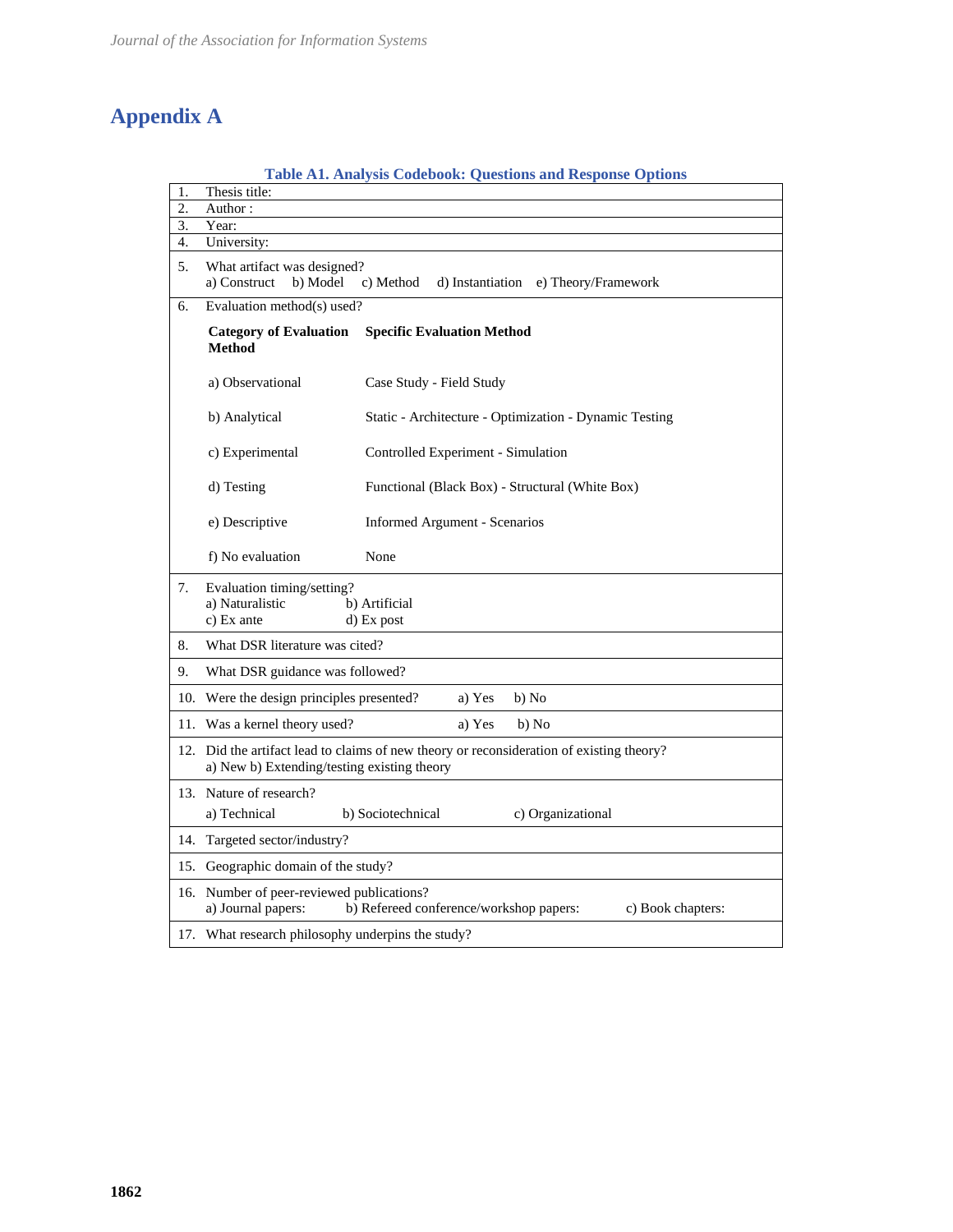# **Appendix B**

| #              | Candidate                 | Table A2. Details of Australian Doctoral DSK Theses Kettleved for Analysis<br><b>Title</b>                                                                                             | Year | University* | <b>Faculty/School</b>                                                       | Award      |   | <b>Search</b><br>criteria |             |
|----------------|---------------------------|----------------------------------------------------------------------------------------------------------------------------------------------------------------------------------------|------|-------------|-----------------------------------------------------------------------------|------------|---|---------------------------|-------------|
|                |                           |                                                                                                                                                                                        |      |             |                                                                             |            | A | B                         | $\mathbf C$ |
| 1              | Matus-<br>Castillejos, A. | Management of time series<br>data                                                                                                                                                      | 2006 | <b>UC</b>   | School of Info<br>Science &<br>Engineering                                  | DIT        | ✓ |                           |             |
| $\overline{2}$ | Nyaga, C. K.              | A design science approach to<br>developing and determining<br>web site quality dimensions<br>for the public accounting<br>profession                                                   | 2007 | <b>ECU</b>  | <b>Faculty of Business</b><br>& Law                                         | <b>DBA</b> | ✓ |                           |             |
| 3              | Valverde, R.              | The ontological evaluation<br>of the requirements model<br>when shifting from a<br>traditional to a component-<br>based paradigm in<br>information systems re-<br>engineering          | 2008 | <b>USQ</b>  | School of IS                                                                | <b>DBA</b> |   | ✓                         |             |
| $\overline{4}$ | Ducrou, A. J.             | Complete interoperability in<br>healthcare: Technical,<br>semantic and process<br>interoperability through<br>ontology mapping and<br>distributed enterprise<br>integration techniques | 2009 | <b>UOW</b>  | Faculty of<br><b>Informatics</b>                                            | PhD        | ✓ |                           |             |
| 5              | La Rosa, M.               | Managing variability in<br>process-aware information<br>systems                                                                                                                        | 2009 | QUT         | Faculty of Science<br>& Technology                                          | PhD        | ✓ | ✓                         |             |
| 6              | Redding, G. M.            | Object-centric process<br>models and the design of<br>flexible processes                                                                                                               | 2009 | <b>QUT</b>  | Faculty of Science<br>& Technology                                          | PhD        |   | ✓                         |             |
| $\tau$         | Nantiyakul, R.            | Using a design-science<br>approach for effective<br>corporate performance<br>management systems<br>development                                                                         | 2009 | Monash      | Centre for Decision<br>Support and<br><b>Enterprise Systems</b><br>Research | PhD        |   | ✓                         |             |
| 8              | Pearson, N.H.             | An evaluation of IS-impact<br>utility and intuitiveness                                                                                                                                | 2010 | QUT         | Faculty of Science<br>& IT                                                  | PhD        | ✓ | ✓                         |             |
| 9              | Gao, S.                   | Exception management in<br>logistics: An intelligent<br>decision-making approach                                                                                                       | 2010 | UQ          | <b>UQ Business School</b>                                                   | PhD        | ✓ |                           |             |
| 10             | Xie, J                    | A user-sensitive resource<br>quality assessment approach<br>for health information<br>portals                                                                                          | 2011 | Monash      | Faculty of IT                                                               | PhD        | ✓ |                           |             |
| 11             | Fung, K. H.               | A method engineering<br>approach to support dynamic<br>evolution in composition-<br>based distributed<br>applications                                                                  | 2011 | <b>UNSW</b> | School of IS,<br>Technology &<br>Management                                 | PhD        | ✓ |                           |             |
| 12             | Jones, D. T.              | An information systems<br>design theory for e-learning                                                                                                                                 | 2011 | <b>ANU</b>  | College of Business<br>& Economics                                          | PhD        |   |                           | ✓           |
| 13             | Grigsby, S. A.            | A context sensitive, advisory<br>decision support approach                                                                                                                             | 2011 | Monash      | Faculty of IT                                                               | PhD        | ✓ |                           |             |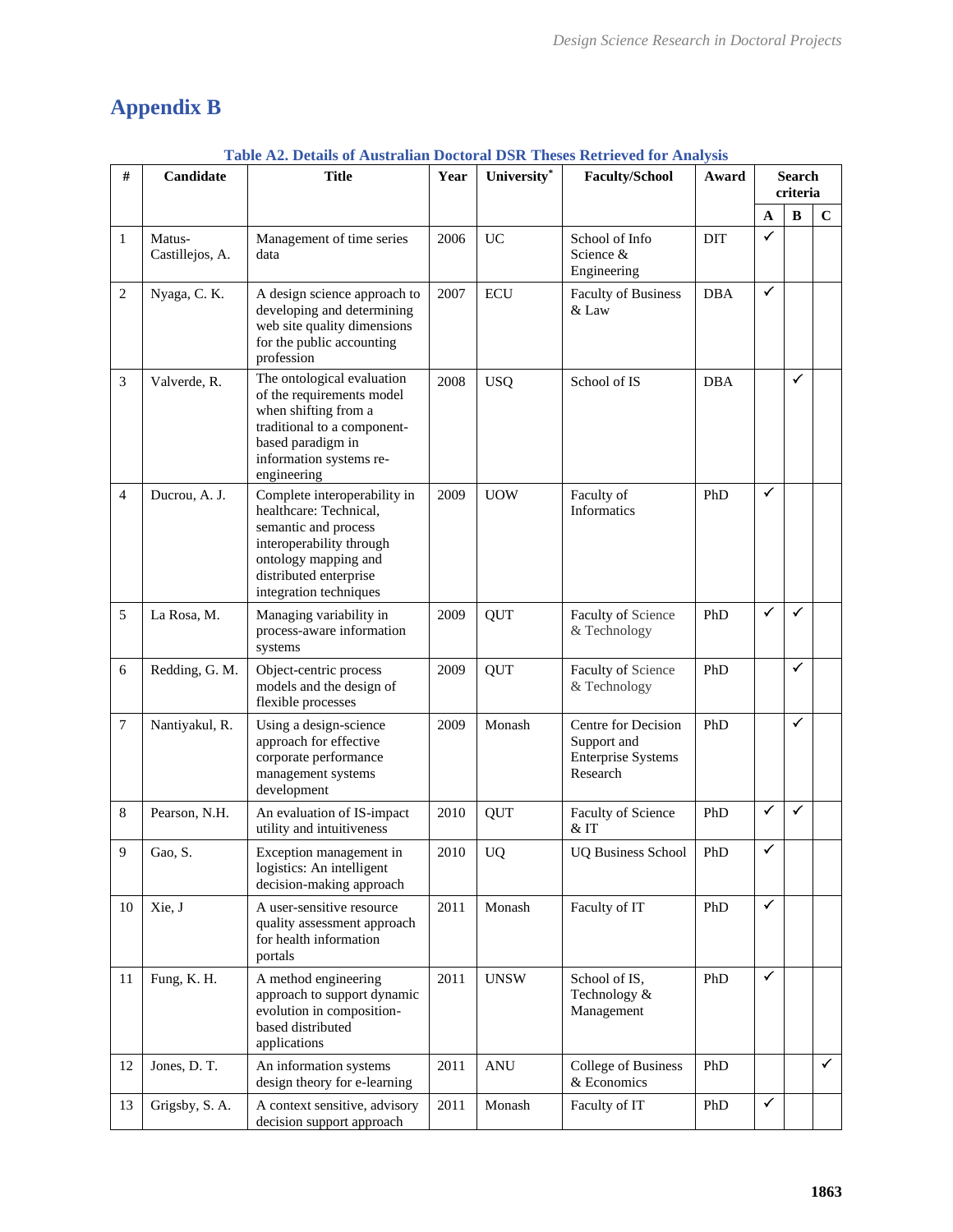| #  | Candidate            | <b>Title</b>                                                                                                                                                 | Year | University* | <b>Faculty/School</b>                                  | Award |   | <b>Search</b><br>criteria |             |
|----|----------------------|--------------------------------------------------------------------------------------------------------------------------------------------------------------|------|-------------|--------------------------------------------------------|-------|---|---------------------------|-------------|
|    |                      |                                                                                                                                                              |      |             |                                                        |       | A | B                         | $\mathbf C$ |
|    |                      | for mobile, knowledge<br>based, time critical<br>environments                                                                                                |      |             |                                                        |       |   |                           |             |
| 14 | Gibson, M            | Evaluating the benefits of<br>business intelligence<br>information systems: A<br>design science approach                                                     | 2011 | Monash      | Faculty of IT                                          | PhD   | ✓ | ✓                         |             |
| 15 | Adams, R.            | The advanced data<br>acquisition model (ADAM):<br>A process model for digital<br>forensic practice                                                           | 2012 | Murdoch     | School of IT                                           | PhD   | ✓ |                           |             |
| 16 | Permvattana,<br>R.   | The VIVID model:<br>Accessible IT e-learning<br>environments for the vision<br>impaired                                                                      | 2012 | Curtin      | School of IS                                           | PhD   | ✓ |                           |             |
| 17 | Finney, K.T.         | Ontology management and<br>selection in re-use scenarios                                                                                                     | 2012 | <b>UTAS</b> | School of<br>Computing & IS                            | PhD   | ✓ |                           |             |
| 18 | Omar, M. F.          | The structured and practical<br>approach in development of<br>decision support system for<br>consultant selection in public<br>sector infrastructure project | 2012 | QUT         | School of Civil<br>Engineering & Built<br>Environment  | PhD   | ✓ |                           |             |
| 19 | Pigott, D.           | A perspective and<br>framework for the<br>conceptual modelling of<br>knowledge                                                                               | 2012 | Murdoch     | Not stated                                             | PhD   | ✓ |                           |             |
| 20 | Ploesser, K.         | A design theory for context-<br>aware information systems                                                                                                    | 2013 | <b>QUT</b>  | IS School, Faculty<br>of Science &<br>Engineering      | PhD   | ✓ | ✓                         | ✓           |
| 21 | Md Ali, A.           | Web interactive multimedia<br>technology in university<br>learning environments                                                                              | 2013 | <b>RMIT</b> | School of Bus Info<br>Technology &<br>Logistics        | PhD   | ✓ |                           |             |
| 22 | Meersman, D.         | Domain-driven innovation:<br>Principles and practice                                                                                                         | 2013 | Curtin      | School of IS                                           | PhD   | ✓ |                           |             |
| 23 | Gacenga, F. N.       | A performance measurement<br>framework for IT service<br>management                                                                                          | 2013 | <b>USQ</b>  | School of IS                                           | PhD   | ✓ |                           |             |
| 24 | Cheung, R. C.<br>Т.  | Adoption and use of<br>collaborative technologies<br>for project-based learning                                                                              | 2013 | UniSA       | International<br>Graduate School of<br><b>Business</b> | PhD   | ✓ |                           |             |
| 25 | Adikari, S.          | User experience modelling<br>for agile software<br>development                                                                                               | 2014 | <b>UC</b>   | Faculty of<br>Information<br>Sciences &<br>Engineering | PhD   | ✓ |                           |             |
| 26 | Esmaeil Zadeh,<br>M. | Using the viable system<br>model to derive methods for<br>developing principles of<br>enterprise architecture                                                | 2014 | <b>UNSW</b> | School of<br>Engineering & IT                          | PhD   | ✓ | $\checkmark$              |             |
| 27 | Wong, A. K. L.       | Investigating a shared co-<br>located digital collaborative<br>space for learning entity-<br>relationship modelling                                          | 2014 | Monash      | Faculty of IT                                          | PhD   | ✓ |                           |             |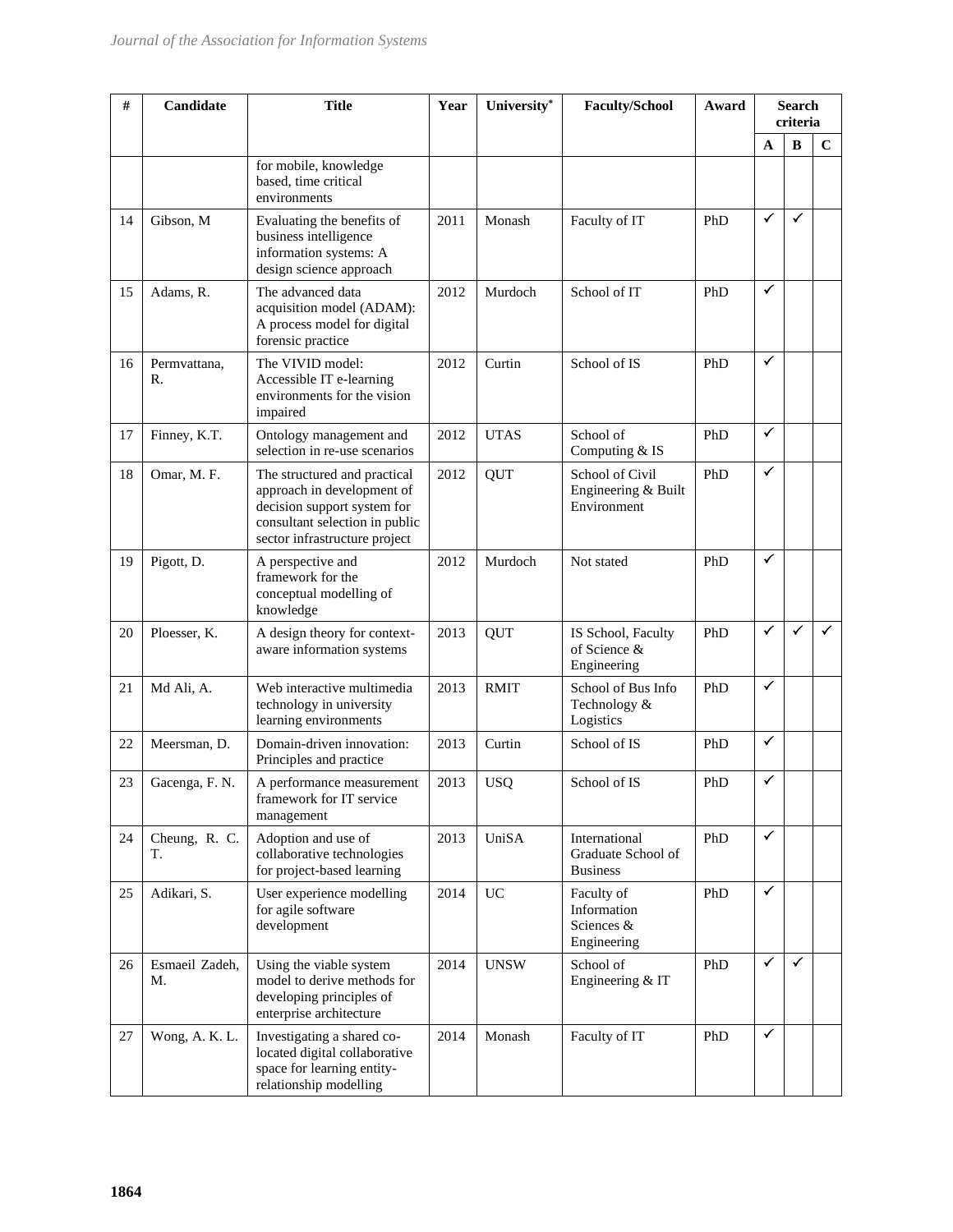| #  | Candidate           | <b>Title</b>                                                                                                                                                                                                                                                                                                                                                                                                                                                                                                                                      | Year | University* | <b>Faculty/School</b>                                       | Award      |              | <b>Search</b><br>criteria |             |
|----|---------------------|---------------------------------------------------------------------------------------------------------------------------------------------------------------------------------------------------------------------------------------------------------------------------------------------------------------------------------------------------------------------------------------------------------------------------------------------------------------------------------------------------------------------------------------------------|------|-------------|-------------------------------------------------------------|------------|--------------|---------------------------|-------------|
|    |                     |                                                                                                                                                                                                                                                                                                                                                                                                                                                                                                                                                   |      |             |                                                             |            | $\mathbf A$  | $\bf{B}$                  | $\mathbf C$ |
| 28 | Hellmuth, W. J.     | Design theory for innovation<br>of classroom-based<br>information systems                                                                                                                                                                                                                                                                                                                                                                                                                                                                         | 2015 | QUT         | Science &<br><b>Engineering Faculty</b>                     | <b>DIT</b> | ✓            |                           |             |
| 29 | Cassidy, L. J.      | Website benchmarking: a<br>tropical tourism analysis                                                                                                                                                                                                                                                                                                                                                                                                                                                                                              | 2015 | <b>JCU</b>  | Science &<br><b>Engineering Faculty</b>                     | PhD        | $\checkmark$ |                           |             |
| 30 | Shrestha, A.        | Development and evaluation<br>of a software-mediated<br>process assessment approach<br>in IT service management                                                                                                                                                                                                                                                                                                                                                                                                                                   | 2015 | <b>USQ</b>  | School of<br>Management &<br>Enterprise                     | PhD        | ✓            |                           |             |
| 31 | Raphiphan, P.       | A context-aware traffic<br>congestion estimation<br>framework to overcome<br>missing sensory data in<br>Bangkok                                                                                                                                                                                                                                                                                                                                                                                                                                   | 2015 | Monash      | Caulfield School of<br>IT                                   | PhD        | ✓            |                           |             |
| 32 | Feris, M.           | Enhancing the quality of<br>planning of software<br>development projects                                                                                                                                                                                                                                                                                                                                                                                                                                                                          | 2015 | <b>ANU</b>  | College of Business<br>& Economics                          | PhD        | ✓            |                           |             |
| 33 | Shih, S-Y           | Challenges associated with<br>implementing BIM-enabled<br>code-checking systems<br>within the design process                                                                                                                                                                                                                                                                                                                                                                                                                                      | 2015 | <b>UON</b>  |                                                             | PhD        | ✓            |                           |             |
| 34 | Jafarov, N          | Viable enterprise service bus<br>model: A model for<br>designing a viable service<br>integration platform                                                                                                                                                                                                                                                                                                                                                                                                                                         | 2016 | <b>UNSW</b> | School of<br>Engineering and<br>Information<br>Technology   | PhD        | ✓            |                           |             |
| 35 | Rani, Y.            | Analysing smart metering<br>systems from a consumer<br>perspective                                                                                                                                                                                                                                                                                                                                                                                                                                                                                | 2016 | <b>ANU</b>  |                                                             | PhD        | $\checkmark$ |                           |             |
| 36 | Amirebrahimi,<br>S. | A framework for micro level<br>assessment and 3D<br>visualisation of flood<br>damage to a building                                                                                                                                                                                                                                                                                                                                                                                                                                                | 2016 | UniMelb     | Department of<br>Infrastructure<br>Engineering              | PhD        | ✓            | $\checkmark$              |             |
| 37 | Raftopoulos, M      | How organisations play:<br>Creating stakeholder value<br>with enterprise gamification                                                                                                                                                                                                                                                                                                                                                                                                                                                             | 2016 | <b>RMIT</b> | School of Media<br>and Communication                        | PhD        |              | ✓                         |             |
| 38 | Rehn, A. J.         | Input-centric profiling and<br>prediction for computational<br>offloading of mobile<br>applications                                                                                                                                                                                                                                                                                                                                                                                                                                               | 2016 | <b>JCU</b>  | College of Business,<br>Law and<br>Governance               | PhD        | ✓            |                           |             |
| 39 | Amrollahi, A.       | An online collaborative<br>approach for strategic<br>planning                                                                                                                                                                                                                                                                                                                                                                                                                                                                                     | 2016 | Griffith    | School of<br>Information and<br>Communication<br>Technology | PhD        | ✓            |                           |             |
| 40 | Laylavi, F.         | A framework for adopting<br>Twitter data in emergency<br>response                                                                                                                                                                                                                                                                                                                                                                                                                                                                                 | 2017 | UniMelb     | Department of<br>Infrastructure<br>Engineering              | PhD        | ✓            |                           |             |
|    |                     | * Universities: ANU Australian National University; Curtin University; ECU Edith Cowan University; Griffith University; JCU James Cook<br>University; Monash University; Murdoch University; QUT Queensland University of Technology; RMIT Royal Melbourne Institute of<br>Technology; UC University of Canberra; UniSA University of South Australia; UniMelb University of Melbourne; UNSW University of New<br>South Wales; UON University of Newcastle; UOW University of Wollongong; UQ University of Queensland; USQ University of Southern |      |             |                                                             |            |              |                           |             |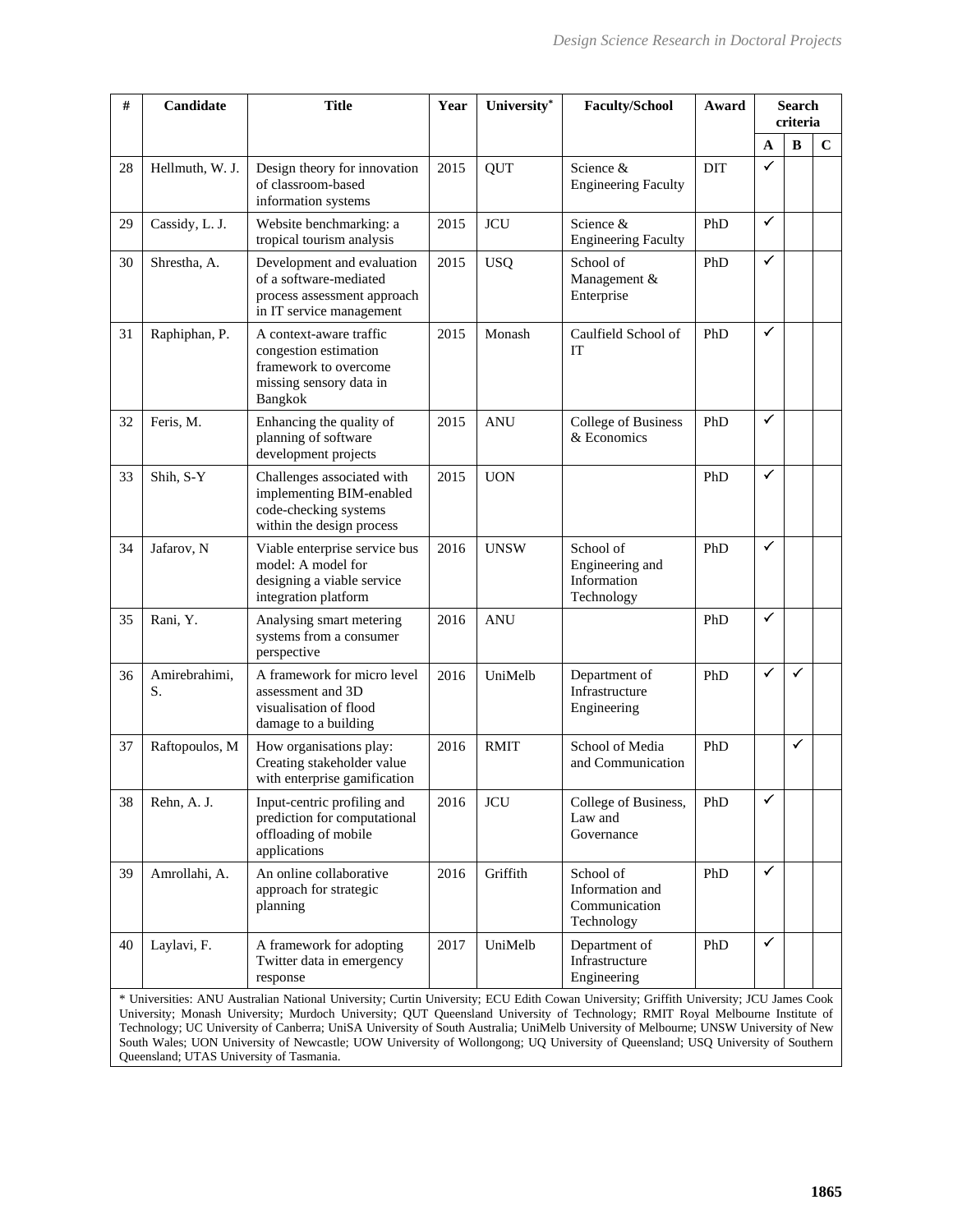# **Appendix C**

|                                              |                              |     |             |                 |    |                       |                             |   |                                                                                                                |                |       |                           |     |   |                          |     |             |       |     |     |             | Table AS. DSK Guidance Followed by Australian Doctoral Candidates                                       |   |       |    |                              |   |     |                      |   |             |       |   |                                                |      |                |      |                                  |                                                               |
|----------------------------------------------|------------------------------|-----|-------------|-----------------|----|-----------------------|-----------------------------|---|----------------------------------------------------------------------------------------------------------------|----------------|-------|---------------------------|-----|---|--------------------------|-----|-------------|-------|-----|-----|-------------|---------------------------------------------------------------------------------------------------------|---|-------|----|------------------------------|---|-----|----------------------|---|-------------|-------|---|------------------------------------------------|------|----------------|------|----------------------------------|---------------------------------------------------------------|
| Thesis #                                     |                              | N   | سا          | 4*              | ς¥ | $\blacktriangleright$ | $\frac{9}{8}$ $\frac{1}{2}$ |   |                                                                                                                | $\overline{5}$ |       |                           |     |   |                          |     |             |       |     |     |             |                                                                                                         |   |       |    |                              |   |     |                      |   |             |       |   | <b>즼벍뛂법뛈뛈꿞펂멹</b> 펔묄젉엶 <i>볌뛈</i> 졉졐졊엨뎍즼큡더니 그리그리 |      |                |      |                                  |                                                               |
| Year<br><b>Published</b>                     | 2009<br>2008<br>2007<br>2006 |     |             |                 |    |                       |                             |   | $\begin{array}{c}\n 311 \\ 201 \\ \hline\n 111 \\ \hline\n 2010 \\ \hline\n 300 \\ \hline\n 200\n \end{array}$ |                |       |                           |     |   |                          |     |             |       |     |     |             | $\begin{array}{c}\n 2014 \\ 2013 \\ 3014 \\ 4014 \\ 5014 \\ 6014 \\ 7011 \\ 8011 \\ 1011\n \end{array}$ |   |       |    | 2015<br>2015<br>2015<br>2014 |   |     | 2016<br>2016<br>2015 |   |             |       |   | 2016<br>2016                                   | 2016 | 2016           | 2017 | tations                          | Guidance                                                      |
| Reference                                    |                              |     |             |                 |    |                       |                             |   |                                                                                                                |                |       |                           |     |   |                          |     |             |       |     |     |             |                                                                                                         |   |       |    |                              |   |     |                      |   |             |       |   |                                                |      |                |      |                                  |                                                               |
| Nunamaker<br>& Chen<br>(1990)                | $\mathbf X$                  |     | $\mathbf X$ |                 |    |                       |                             |   |                                                                                                                |                |       |                           |     |   | X                        |     |             |       |     |     |             |                                                                                                         |   |       |    | X                            |   |     |                      | X |             |       |   |                                                |      | $\mathbf X$    |      |                                  | 6 1                                                           |
| Nunamaker,<br>Chen, &<br>Purdin<br>(1990)    | X                            |     |             |                 |    |                       | $\mathbf X$                 |   |                                                                                                                | X X            |       | $\boldsymbol{\mathrm{X}}$ |     | X |                          |     |             | XX    |     |     | X           |                                                                                                         |   |       |    |                              |   |     |                      |   |             |       |   |                                                |      |                |      |                                  | 9 0                                                           |
| Walls et al.<br>(1992)                       |                              |     |             |                 |    |                       | X                           |   |                                                                                                                |                | X X X |                           |     | X |                          |     |             | X X X |     |     |             |                                                                                                         |   | X     |    | $\bf X$                      |   | X   |                      |   | $\mathbf X$ |       | X |                                                |      |                | X    | 5                                | 1 0                                                           |
| March &<br>Smith<br>(1995)                   |                              |     |             | $X$ $X$ $X$ $X$ |    |                       |                             |   | X X X X X X X X X X X X X X                                                                                    |                |       |                           |     |   |                          |     |             |       |     |     | $\mathbf X$ |                                                                                                         |   |       | XX |                              |   | X X |                      |   |             | X X X |   |                                                |      |                | X X  | $\overline{2}$<br>$\overline{9}$ | $\overline{2}$                                                |
| Burstein &<br>Gregor<br>(1999)               | $\mathbf X$                  |     | X           |                 |    |                       |                             | X |                                                                                                                |                | X X   |                           |     |   |                          |     |             |       |     |     |             |                                                                                                         |   |       |    |                              |   |     |                      |   |             |       |   |                                                |      |                |      |                                  | 6 0                                                           |
| Gregg,<br>Kulkarni,<br>and Vinzé<br>(2001)   | $\mathbf X$                  |     |             |                 |    |                       |                             |   | $\mathbf X$                                                                                                    |                |       | $\mathbf X$               |     | X |                          |     |             | X     |     |     |             |                                                                                                         |   |       |    |                              |   |     |                      |   |             |       |   |                                                |      |                |      |                                  | $\overline{5}\vert 1$                                         |
| Purao<br>(2002)                              |                              | XX  |             |                 |    |                       |                             |   |                                                                                                                | $\mathbf X$    |       |                           |     |   |                          |     |             |       |     |     |             |                                                                                                         |   |       |    | $\mathbf X$                  |   |     |                      |   | XX          |       |   |                                                |      | $\overline{X}$ |      |                                  | 7 0                                                           |
| Gregor<br>(2002)                             |                              |     |             |                 |    |                       |                             | X |                                                                                                                |                | X X   |                           |     |   |                          |     |             |       |     |     |             | X                                                                                                       |   |       |    |                              |   |     |                      |   | X           |       |   |                                                |      | $\bar{X}$      |      |                                  | $\overline{6}$ 0                                              |
| Walls et al.<br>(2004)                       |                              |     |             |                 |    |                       |                             |   |                                                                                                                |                |       | $\bf X$                   |     | X |                          |     |             |       |     |     |             |                                                                                                         |   |       |    |                              |   | X   |                      |   | X           |       |   |                                                |      | $\overline{X}$ |      |                                  | 50                                                            |
| Collins,<br>Joseph, &<br>Bielaczyc<br>(2004) |                              |     |             |                 |    |                       |                             |   |                                                                                                                |                |       |                           |     |   |                          |     |             |       |     |     |             |                                                                                                         | X |       |    |                              |   |     |                      |   |             |       |   |                                                |      |                |      |                                  | 1 0                                                           |
| Vaishnavi &<br>Kuechler<br>(2004)            |                              | X X |             |                 |    |                       | X                           |   |                                                                                                                |                | X     |                           |     |   |                          |     | $\mathbf X$ |       | X   |     |             |                                                                                                         |   |       |    | $\mathbf X$                  |   |     | X X X                |   | X           |       |   |                                                |      | X              |      | $\mathbf{1}$<br>3                | $\bf{0}$                                                      |
| Hevner et al.<br>(2004)                      |                              |     |             |                 |    |                       |                             |   |                                                                                                                |                |       |                           |     |   |                          |     |             |       |     |     |             |                                                                                                         |   |       |    |                              |   |     |                      |   |             |       |   |                                                |      |                |      |                                  | 4 1<br>$\begin{array}{c c} 0 & 3 \\ \hline 5 & 0 \end{array}$ |
| McKay &<br>Marshall<br>(2005)                |                              | X   |             |                 |    |                       |                             |   |                                                                                                                |                |       | X                         |     |   | $\mathbf{X}\ \mathbf{X}$ |     | $\mathbf X$ |       |     |     |             |                                                                                                         |   |       |    | $\mathbf X$                  |   |     |                      |   |             |       |   |                                                |      |                |      |                                  |                                                               |
| Peffers et al.<br>(2006)                     |                              |     |             |                 |    |                       |                             |   |                                                                                                                |                |       |                           |     |   |                          |     |             |       |     |     |             |                                                                                                         |   |       |    |                              |   |     | X                    |   |             |       |   |                                                |      |                |      |                                  | 1 1                                                           |
| Venable<br>(2006)                            |                              |     |             |                 |    |                       | $\mathbf X$                 |   |                                                                                                                | $\mathbf X$    |       | X                         |     |   |                          | X X |             |       |     |     | X X         |                                                                                                         |   |       |    |                              | X | X   |                      |   |             |       |   |                                                |      | $\mathbf X$    |      | $\bf{0}$                         | $\overline{1}$ 3                                              |
| Gregor<br>(2006)                             |                              |     |             |                 |    |                       |                             | X |                                                                                                                |                | X X   |                           |     |   |                          |     |             |       |     | X X |             | $\overline{X}$                                                                                          |   |       |    | $\mathbf X$                  |   |     |                      |   | X           |       |   |                                                |      | X              |      | $\mathbf{1}$<br>$\boldsymbol{0}$ | $\overline{\mathbf{0}}$                                       |
| Carlsson<br>(2007)                           |                              |     |             |                 |    |                       |                             |   |                                                                                                                |                |       |                           |     |   |                          |     |             |       |     |     |             |                                                                                                         |   |       |    |                              |   | X   |                      |   |             |       |   |                                                |      |                |      |                                  | 1 0                                                           |
| Gregor &<br>Jones (2007)                     |                              |     |             |                 |    |                       | X                           |   | $\mathbf X$                                                                                                    |                |       |                           | X X |   |                          |     | $\mathbf X$ |       | X X |     |             |                                                                                                         |   | X X X |    |                              |   | X   |                      |   |             |       |   |                                                |      | $\mathbf X$    |      | $\overline{\mathbf{3}}$          | $\overline{1}$   $\overline{1}$                               |

**Table A3. DSR Guidance Followed by Australian Doctoral Candidates**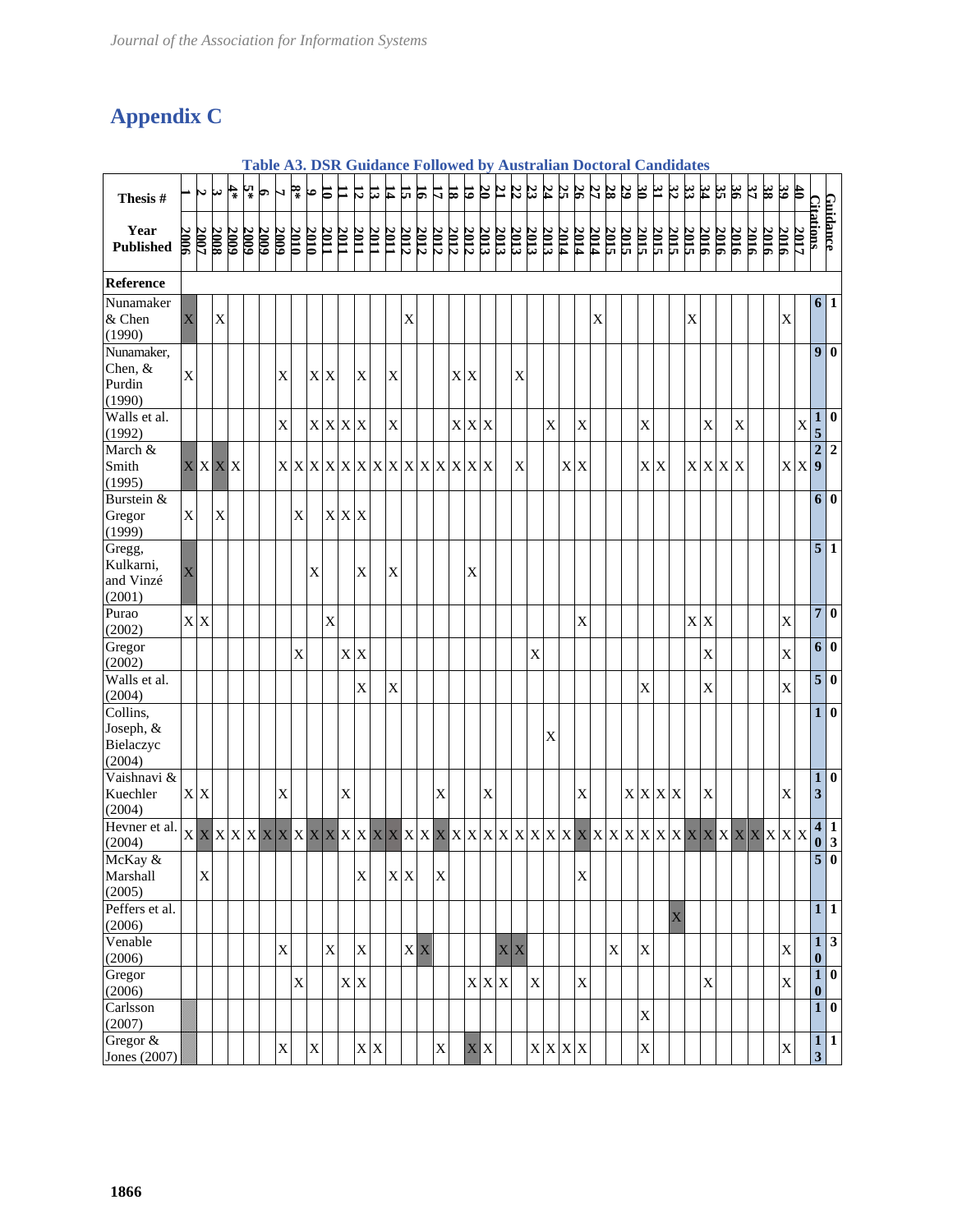| Thesis #                     |      | $\omega$ | $4*$ | <b>S</b> * |                |  | $\frac{1}{4} \circ \frac{1}{4} \circ \frac{1}{4}$ | F            | $\frac{13}{12}$ |   |   | $\frac{1}{4}$ $\frac{1}{4}$ |             |                          |                |              |             |             |             |             |                |                          |                |   |             |     |             |             | ង <b>អង្គងន្មនម្មន្មន្មន្មន្មន្មន្មន្មន្មន</b> ដ្ឋ |             |             | $\frac{4}{3}$ |             |                                                 |          |
|------------------------------|------|----------|------|------------|----------------|--|---------------------------------------------------|--------------|-----------------|---|---|-----------------------------|-------------|--------------------------|----------------|--------------|-------------|-------------|-------------|-------------|----------------|--------------------------|----------------|---|-------------|-----|-------------|-------------|----------------------------------------------------|-------------|-------------|---------------|-------------|-------------------------------------------------|----------|
| Year<br><b>Published</b>     | 2006 |          |      |            |                |  |                                                   |              |                 |   |   |                             |             |                          |                |              |             |             |             |             |                |                          |                |   |             |     |             |             |                                                    |             | <b>2016</b> | 2016          | 2017        | Citations                                       | Guidance |
| Reference                    |      |          |      |            |                |  |                                                   |              |                 |   |   |                             |             |                          |                |              |             |             |             |             |                |                          |                |   |             |     |             |             |                                                    |             |             |               |             |                                                 |          |
| Iivari (2007)                |      |          |      |            |                |  |                                                   |              | $\mathbf X$     |   | X |                             | $\mathbf X$ |                          | X <sub>X</sub> |              |             |             | X           |             |                |                          | X              |   |             |     |             |             |                                                    |             |             | X             |             | 8 0                                             |          |
| Björn                        |      |          |      |            |                |  |                                                   |              |                 |   |   |                             |             |                          |                |              |             |             |             |             |                |                          |                |   |             |     |             |             |                                                    |             |             |               |             | $\overline{1 0}$                                |          |
| Niehaves                     |      |          |      |            |                |  |                                                   |              |                 |   |   |                             |             |                          |                |              |             |             |             |             |                |                          |                |   |             |     |             |             |                                                    |             |             | X             |             |                                                 |          |
| (2007)<br>Peffers et al.     |      |          |      |            |                |  |                                                   |              |                 |   |   |                             |             |                          |                |              |             |             |             |             |                |                          |                |   |             |     |             |             |                                                    |             |             |               |             |                                                 |          |
| (2007)                       |      |          |      |            |                |  |                                                   | X X          |                 | X |   | X                           |             | $\mathbf{X}\,\mathbf{X}$ |                | $\mathbf X$  |             | $\mathbf X$ |             |             |                | X X X X                  |                |   |             |     |             |             | $X$ $X$ $X$ $X$ $X$ $X$ $X$ $X$                    |             |             |               |             | $\begin{array}{c c} 2 & 8 \\ 1 & 8 \end{array}$ |          |
| Hevner                       |      |          |      |            | X              |  |                                                   |              |                 |   |   |                             |             |                          |                |              |             |             | $\mathbf X$ |             | $\overline{X}$ |                          | X X            |   |             |     |             | X           |                                                    | $\mathbf X$ |             |               |             | 7 0                                             |          |
| (2007)                       |      |          |      |            |                |  |                                                   |              |                 |   |   |                             |             |                          |                |              |             |             |             |             |                |                          |                |   |             |     |             |             |                                                    |             |             |               |             |                                                 |          |
| Vaishnavi &                  |      |          |      |            |                |  |                                                   |              |                 |   |   |                             |             |                          |                |              |             |             |             |             |                |                          |                |   |             |     |             |             |                                                    |             |             |               |             | $6\overline{2}$                                 |          |
| Kuechler<br>(2007)           |      |          |      |            |                |  |                                                   |              |                 |   |   |                             |             | X X                      |                |              |             |             |             | $\mathbf X$ | $\mathbf X$    |                          |                | X |             |     | $\mathbf X$ |             |                                                    |             |             |               |             |                                                 |          |
| Pries-Heje et                |      |          |      |            |                |  |                                                   |              |                 |   |   |                             |             |                          |                |              |             |             |             |             |                |                          |                |   |             |     |             |             |                                                    |             |             |               |             | $1\overline{0}$                                 |          |
| al. (2008)                   |      |          |      |            |                |  |                                                   | X            |                 |   |   |                             | $\mathbf X$ | $\mathbf X$              |                |              |             |             |             |             | $\mathbf X$    |                          | X              |   | XX          |     |             | $\mathbf X$ |                                                    |             | $\mathbf X$ |               | $\bar{X}$   | $\bf{0}$                                        |          |
| <b>Baskerville</b><br>(2008) |      |          |      |            | $\overline{X}$ |  |                                                   |              | $\mathbf X$     |   |   |                             | $\mathbf X$ |                          |                |              | $\mathbf X$ |             |             |             |                |                          |                |   | $\mathbf X$ |     |             |             |                                                    |             |             |               |             | $\overline{5}$ 0                                |          |
| Kuechler &                   |      |          |      |            |                |  |                                                   |              |                 |   |   |                             |             |                          |                |              |             |             |             |             |                |                          |                |   |             |     |             |             |                                                    |             |             |               |             | 1 0                                             |          |
| Vaishnavi                    |      |          |      |            |                |  |                                                   | X            | X               |   |   | X                           |             |                          |                | $X \times X$ |             |             |             | X X         |                |                          | X              |   |             |     | $\mathbf X$ |             |                                                    |             |             | $\mathbf X$   |             | $\mathbf{1}$                                    |          |
| (2008)<br>March &            |      |          |      |            |                |  |                                                   |              |                 |   |   |                             |             |                          |                |              |             |             |             |             |                |                          |                |   |             |     |             |             |                                                    |             |             |               |             | 1 0                                             |          |
| Storey                       |      |          |      |            |                |  |                                                   |              |                 |   |   |                             |             |                          |                |              |             |             |             |             | X              |                          |                |   |             |     |             |             |                                                    |             |             |               |             |                                                 |          |
| (2008)                       |      |          |      |            |                |  |                                                   |              |                 |   |   |                             |             |                          |                |              |             |             |             |             |                |                          |                |   |             |     |             |             |                                                    |             |             |               |             |                                                 |          |
| <b>Baskerville</b>           |      |          |      |            |                |  |                                                   |              |                 |   |   |                             |             |                          |                |              |             |             |             |             | $\mathbf X$    |                          | $\overline{X}$ |   |             |     |             | X           |                                                    |             |             |               |             | 3 0                                             |          |
| et al. (2009)<br>Cleven,     |      |          |      |            |                |  |                                                   |              |                 |   |   |                             |             |                          |                |              |             |             |             |             |                |                          |                |   |             |     |             |             |                                                    |             |             |               |             | 50                                              |          |
| Gubler, &                    |      |          |      |            |                |  |                                                   |              |                 |   |   |                             |             |                          |                |              |             |             |             |             |                |                          |                |   |             |     |             |             |                                                    |             |             |               |             |                                                 |          |
| Hüner                        |      |          |      |            |                |  |                                                   |              |                 |   |   | X                           |             |                          |                |              |             | X           |             |             |                |                          |                |   |             |     |             | X           |                                                    |             | $\mathbf X$ |               | $\mathbf X$ |                                                 |          |
| (2009)                       |      |          |      |            |                |  |                                                   |              |                 |   |   |                             |             |                          |                |              |             |             |             |             |                |                          |                |   |             |     |             |             |                                                    |             |             |               |             |                                                 |          |
| Iivari &<br>Venable          |      |          |      |            |                |  |                                                   | X            | X               |   |   |                             |             |                          |                | $\mathbf X$  |             |             |             |             | X              |                          |                |   |             |     |             |             |                                                    |             |             |               |             | 4 0                                             |          |
| (2009)                       |      |          |      |            |                |  |                                                   |              |                 |   |   |                             |             |                          |                |              |             |             |             |             |                |                          |                |   |             |     |             |             |                                                    |             |             |               |             |                                                 |          |
| Gregor                       |      |          |      |            |                |  |                                                   |              |                 |   |   |                             |             | X                        |                |              |             | X           |             | $\mathbf X$ |                |                          |                |   |             |     | $\mathbf X$ |             |                                                    |             |             |               |             | 4 0                                             |          |
| (2009)                       |      |          |      |            |                |  |                                                   |              |                 |   |   |                             |             |                          |                |              |             |             |             |             |                |                          |                |   |             |     |             |             |                                                    |             |             |               |             |                                                 |          |
| Offermann,<br>Levina,        |      |          |      |            |                |  |                                                   |              |                 |   |   |                             |             |                          |                |              |             |             |             |             |                |                          |                |   |             |     |             |             |                                                    |             |             |               |             | 1 1                                             |          |
| Schönherr,                   |      |          |      |            |                |  |                                                   |              |                 |   |   |                             |             |                          |                |              |             |             |             |             |                |                          |                |   |             |     |             |             |                                                    |             |             |               |             |                                                 |          |
| & Bub                        |      |          |      |            |                |  |                                                   |              |                 |   |   |                             |             |                          |                |              |             |             |             |             |                |                          |                |   |             |     |             |             |                                                    |             |             |               |             |                                                 |          |
| (2009)                       |      |          |      |            |                |  |                                                   |              |                 |   |   |                             |             |                          |                |              |             |             |             |             |                |                          |                |   |             |     |             |             |                                                    |             |             |               |             |                                                 |          |
| Hevner &                     |      |          |      |            |                |  |                                                   |              |                 |   |   |                             |             |                          |                |              |             |             |             |             |                |                          |                |   |             |     |             |             |                                                    |             |             |               |             | 1 2                                             |          |
| Chatterjee<br>(2010)         |      |          |      |            |                |  |                                                   | $\mathbf{X}$ |                 |   |   | $\bar{X}$                   | $\mathbf X$ |                          | X X            |              |             |             |             | X X         |                | X                        |                |   |             | X X |             |             |                                                    |             |             |               |             | $\mathbf{1}$                                    |          |
| Venable                      |      |          |      |            |                |  |                                                   |              |                 |   |   |                             |             |                          |                |              |             |             |             |             |                |                          |                |   |             |     |             |             |                                                    |             |             |               |             | $\mathbf{1}$                                    |          |
| (2010)                       |      |          |      |            |                |  |                                                   |              |                 |   |   |                             |             |                          |                |              |             |             |             |             |                |                          |                |   | $\mathbf X$ |     |             |             |                                                    |             |             |               |             |                                                 |          |
| Alturki,                     |      |          |      |            |                |  |                                                   |              |                 |   |   |                             |             |                          |                |              |             |             |             |             |                |                          |                |   |             |     |             |             |                                                    |             |             |               |             | 3 1                                             |          |
| Gable, &<br>Bandara          |      |          |      |            |                |  |                                                   |              |                 |   |   |                             |             |                          |                |              |             |             |             |             | X              |                          |                |   |             |     | $\mathbf X$ |             |                                                    |             |             |               | $\mathbf X$ |                                                 |          |
| (2011)                       |      |          |      |            |                |  |                                                   |              |                 |   |   |                             |             |                          |                |              |             |             |             |             |                |                          |                |   |             |     |             |             |                                                    |             |             |               |             |                                                 |          |
| Carlsson,                    |      |          |      |            |                |  |                                                   |              |                 |   |   |                             |             |                          |                |              |             |             |             |             |                |                          |                |   |             |     |             |             |                                                    |             |             |               |             | $\mathbf{1}$                                    |          |
| Henningsson,                 |      |          |      |            |                |  |                                                   |              |                 |   |   |                             |             |                          |                |              |             |             |             |             |                |                          |                |   |             |     |             |             |                                                    |             |             |               |             |                                                 |          |
| Hrastinski,<br>& Keller      |      |          |      |            |                |  |                                                   |              |                 |   |   |                             |             |                          |                |              |             |             |             |             |                |                          | X              |   |             |     |             |             |                                                    |             |             |               |             |                                                 |          |
| (2011)                       |      |          |      |            |                |  |                                                   |              |                 |   |   |                             |             |                          |                |              |             |             |             |             |                |                          |                |   |             |     |             |             |                                                    |             |             |               |             |                                                 |          |
| Kuechler &                   |      |          |      |            |                |  |                                                   |              |                 |   |   |                             |             |                          |                |              |             |             |             |             |                |                          |                |   |             |     |             |             |                                                    |             |             |               |             | $\boldsymbol{2}$                                |          |
| Vaishnavi                    |      |          |      |            |                |  |                                                   |              |                 |   |   |                             |             |                          |                |              |             |             |             |             |                | $\mathbf{X}\,\mathbf{X}$ |                |   |             |     |             |             |                                                    |             |             |               |             |                                                 |          |
| (2011)                       |      |          |      |            |                |  |                                                   |              |                 |   |   |                             |             |                          |                |              |             |             |             |             |                |                          |                |   |             |     |             |             |                                                    |             |             |               |             |                                                 |          |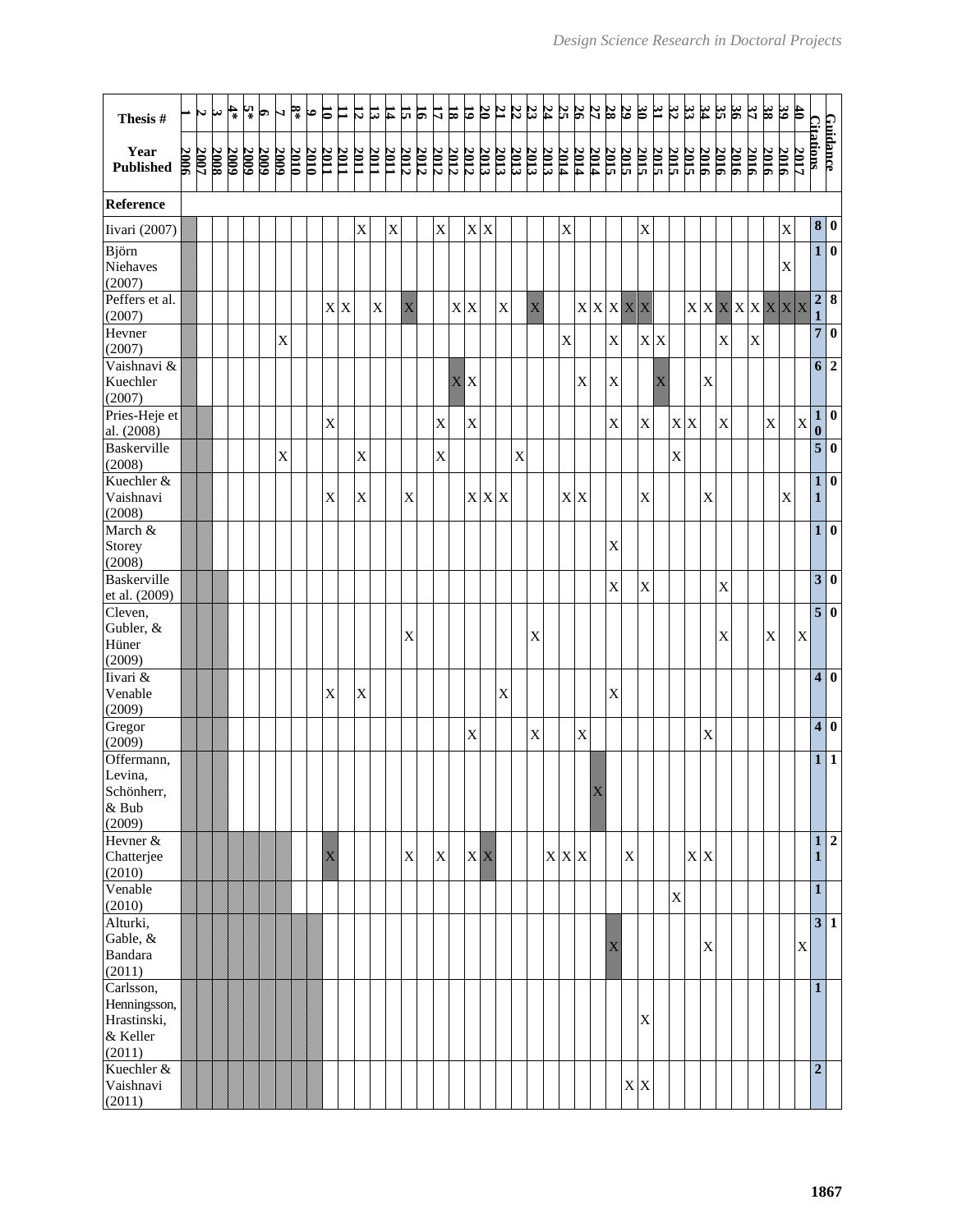| Thesis #                                                                                                                                                                                                                    |  | u u | $4*$ | $\mathbf{s}^*$ | Þ | $\frac{8}{1}$ | ط | ᄐ | F |   | $\frac{13}{12}$           | $\mathbf{1}$ | <u>ri</u> | $\overline{5}$ | $\frac{12}{11}$ | 5 | <b>20</b>      |  |  | ង<សង់ដូងដូ |     |          |                |  |                          |             |   | ងដន្ថងន្ទន់ ដូច គឺ នី ដូ <i>ង</i> |                | $\frac{40}{39}$ |                               |                         |                              |
|-----------------------------------------------------------------------------------------------------------------------------------------------------------------------------------------------------------------------------|--|-----|------|----------------|---|---------------|---|---|---|---|---------------------------|--------------|-----------|----------------|-----------------|---|----------------|--|--|------------|-----|----------|----------------|--|--------------------------|-------------|---|-----------------------------------|----------------|-----------------|-------------------------------|-------------------------|------------------------------|
|                                                                                                                                                                                                                             |  |     |      |                |   |               |   |   |   |   |                           |              |           |                |                 |   |                |  |  |            |     |          |                |  |                          |             |   |                                   |                | 2017<br>2016    |                               | <b>Citations</b>        | Guidance                     |
| <b>Reference</b>                                                                                                                                                                                                            |  |     |      |                |   |               |   |   |   |   |                           |              |           |                |                 |   |                |  |  |            |     |          |                |  |                          |             |   |                                   |                |                 |                               |                         |                              |
| Österle et al.<br>(2011)                                                                                                                                                                                                    |  |     |      |                |   |               |   |   |   |   |                           |              |           |                |                 |   |                |  |  |            |     |          | X              |  |                          |             |   |                                   |                |                 |                               | 1                       |                              |
| Beck,<br>Weber, &<br>Gregory<br>(2013)                                                                                                                                                                                      |  |     |      |                |   |               |   |   |   |   |                           |              |           |                |                 |   |                |  |  |            |     |          |                |  |                          |             |   |                                   |                | X               |                               | $\overline{\mathbf{1}}$ |                              |
| Peffers et al.<br>(2012)                                                                                                                                                                                                    |  |     |      |                |   |               |   |   |   |   |                           |              |           |                |                 |   |                |  |  |            |     |          | X              |  |                          |             | X |                                   | $\bar{X}$      |                 |                               | $\overline{\mathbf{3}}$ |                              |
| Kuechler &<br>Vaishnavi<br>(2012)                                                                                                                                                                                           |  |     |      |                |   |               |   |   |   |   |                           |              |           |                |                 |   | X              |  |  |            |     |          |                |  |                          | $\mathbf X$ |   |                                   |                | $\mathbf X$     |                               | $\overline{\mathbf{3}}$ |                              |
| Venable et<br>al. (2012)                                                                                                                                                                                                    |  |     |      |                |   |               |   |   |   |   |                           |              |           |                |                 |   |                |  |  |            |     |          | $\mathbf X$    |  | X X                      |             | X |                                   | $\overline{X}$ |                 | $\bar{X}$                     | $\boldsymbol{6}$        |                              |
| Venable &<br><b>Baskerville</b><br>(2012)                                                                                                                                                                                   |  |     |      |                |   |               |   |   |   |   |                           |              |           |                |                 |   |                |  |  |            |     |          |                |  | X X                      |             |   |                                   |                |                 |                               | $\overline{2}$          |                              |
| Gregor &<br>Hevner<br>(2013)                                                                                                                                                                                                |  |     |      |                |   |               |   |   |   |   |                           |              |           |                |                 |   |                |  |  |            | X X |          | $\overline{X}$ |  | X X                      |             |   |                                   |                | X X             |                               | $\overline{7}$          |                              |
| Myers &<br>Venable<br>(2014)                                                                                                                                                                                                |  |     |      |                |   |               |   |   |   |   |                           |              |           |                |                 |   |                |  |  |            |     |          |                |  |                          |             |   |                                   |                | X               |                               | $\mathbf{1}$            |                              |
| Prat,<br>Comyn-<br>Wattiau, &<br>Akoka<br>(2014)                                                                                                                                                                            |  |     |      |                |   |               |   |   |   |   |                           |              |           |                |                 |   |                |  |  |            |     |          | X              |  |                          |             |   |                                   |                |                 |                               | $\mathbf{1}$            |                              |
| Vaishnavi &<br>Kuechler<br>(2015)                                                                                                                                                                                           |  |     |      |                |   |               |   |   |   |   |                           |              |           |                |                 |   |                |  |  |            |     |          |                |  | $\mathbf{X}\,\mathbf{X}$ |             |   |                                   |                |                 |                               | $\overline{2}$          |                              |
| Lee,<br>Thomas, &<br><b>Baskerville</b><br>(2015)                                                                                                                                                                           |  |     |      |                |   |               |   |   |   |   |                           |              |           |                |                 |   |                |  |  |            |     |          |                |  |                          |             |   |                                   |                | X               |                               | $\mathbf{1}$            |                              |
| <b>Total</b><br>citations<br><b>DSR</b><br>literature                                                                                                                                                                       |  |     |      |                |   |               |   | 2 |   | 6 | 8 5 4 2 1 1 9 5 6 1 8 1 4 |              |           |                |                 |   | 4 <sub>0</sub> |  |  |            | 4   | $\bf{0}$ | $\mathbf{1}$   |  | 0 1 5                    |             |   |                                   |                | 9               | $939611657581415251111943718$ |                         | $\overline{\mathbf{3}}$<br>6 |
| Legend:<br>$\ast$<br>No Guidance is used – thesis cited DSR reference but did not explicitly apply guidance.<br>Cited<br>$\mathbf X$<br>Used as Guidance<br>$\mathbf{X}$<br>Not yet published at time of thesis completion. |  |     |      |                |   |               |   |   |   |   |                           |              |           |                |                 |   |                |  |  |            |     |          |                |  |                          |             |   |                                   |                |                 |                               |                         |                              |